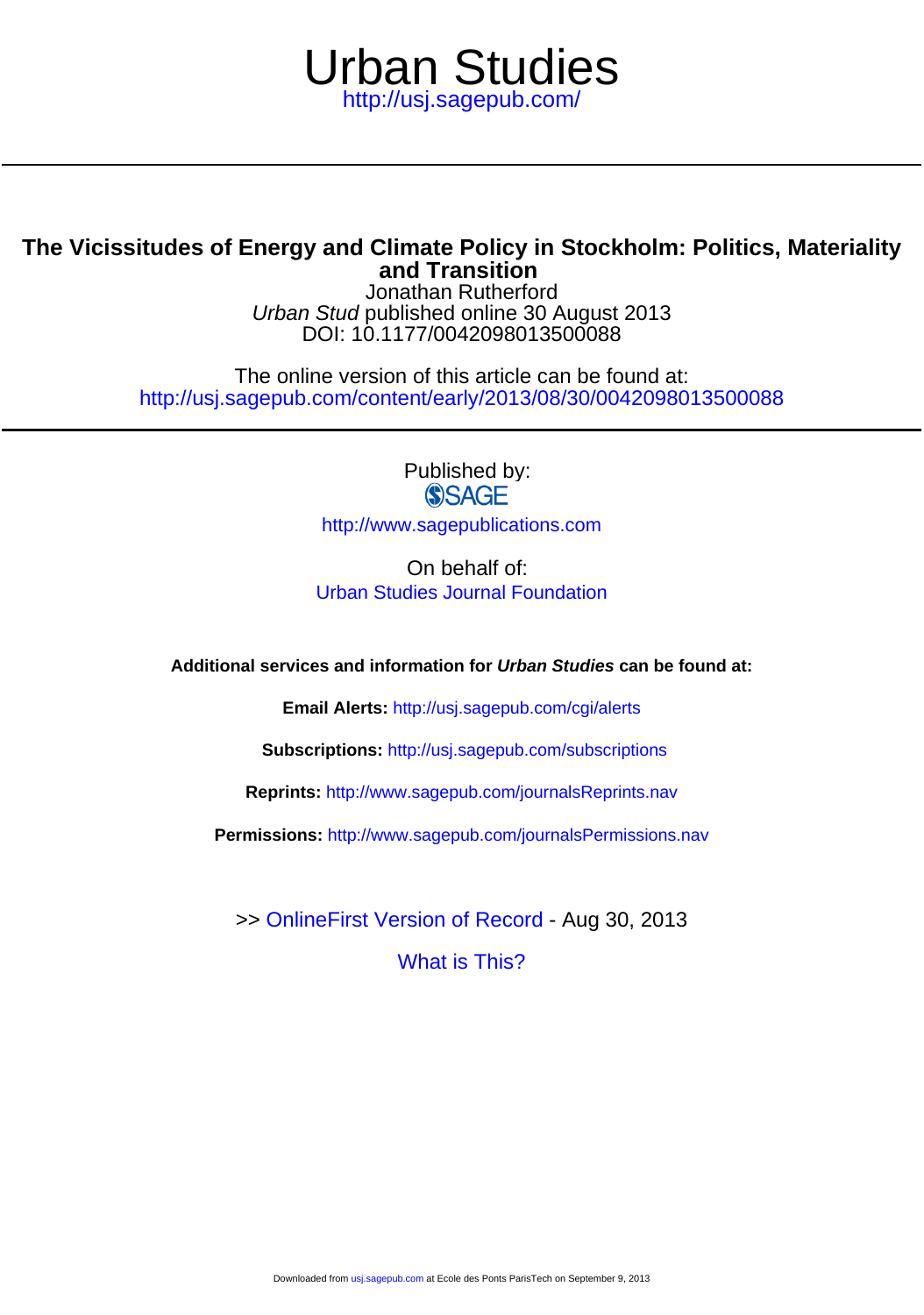# The Vicissitudes of Energy and Climate Policy in Stockholm: Politics, Materiality and Transition

#### Jonathan Rutherford

[Paper first received, May 2012; in final form, March 2013]

## Abstract

Through analysis of the orientations, conflicts and challenges of recent energy–climate policy in Stockholm, this paper interrogates how energy and climate become (translated as) a set of issues which come to matter in the local urban arena for different social and political interests. Drawing in particular on recent theoretical work on urban materiality, it is argued that ongoing, 'everyday' local struggles over the processes and practices of transformation of the urban fabric constitute repoliticised settings through and in which the orientations of urban energy transition are materially understood, experienced and performed in diverging ways. In 'mapping' the undulating politics of energy–climate matters, the paper outlines an alternative way of following and/or measuring energy and carbon flows through the urban environment.

Keywords: district heating, energy and climate policy, Stockholm, Sweden, urban materiality, urban politics

## 1. Introduction

In 2010 the European Commission made Stockholm, the capital city of Sweden, the first Green Capital of Europe. The city has long had a reputation of being one of the greenest cities in Europe and this reward recognised its long-established concern and policies for environmental protection and improvement (it is currently implementing its sixth consecutive Environment Programme). It regularly ranks amongst

the world's most liveable cities according to surveys by media outlets and consultant firms including the Siemens/The Economist Green Cities Index and the Mercer Quality of Life index. Stockholm is therefore usually presented as an emblematic example of best practice in sustainable urbanism and in resilient city-making (see, for example, Girardet, 2000; Newman et al., 2009; Lux-Research, 2012). The municipality's

Jonathan Rutherford is in the Ecole des ParisTech, LATTS (Laboratoire Techniques, Territoires et Sociétés), 6–8 avenue Blaise Pascal, Marne-la-Vallée cedex 2, F-77455, France. Email: jonathan.rutherford@enpc.fr.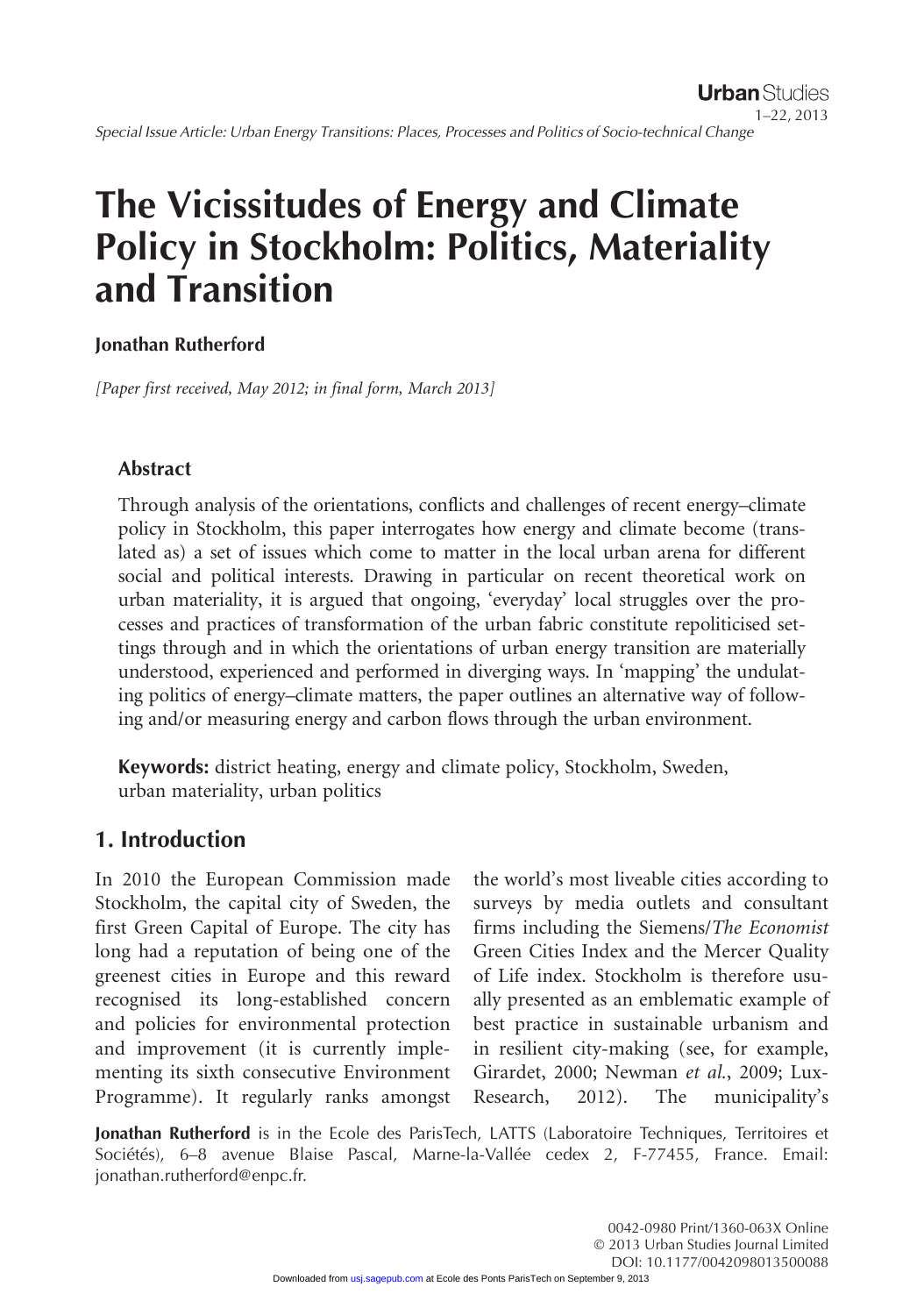international relations department co-ordinates more visits from foreign delegates seeking knowledge and ideas about environmental issues and 'sustainable' city planning than about any other policy topic. Practitioners and politicians play major roles in transnational or interurban networks about environmental policy, and especially energy–climate policy.

The municipality's climate mitigation policies are not the sole element of this 'green' image, but they do constitute an important part of it, thus illustrating the emerging role of climate policy in city branding strategies (see Gustavsson and Elander, 2012). The environmental department of the municipality has had a climate action plan since the mid 1990s and there have been significant efforts to measure the carbon savings associated with specific projects and activities. These climate efforts work in turn to a large extent through energy policy where the municipality has, in theory, the most leverage (district heating, decarbonising public transport, energy efficient construction, retrofitting of existing buildings, etc.). It is here therefore that the discourse of decarbonisation encounters the materiality of the urban fabric. Policy documents present this encounter as largely unproblematic, with the municipality and other actors able to adjust and render malleable the urban built environment for a coming fossil-fuelfree age. Yet already in the recent past, the encounter between urban political regimes in Stockholm and material city-building has been 'messy' and contentious (Gullberg and Kaijser, 2004; see also Stahre, 2004). And a number of areas of tension and struggle have indeed emerged around energy–climate agendas and issues that problematise any actual idea of shared pathways, visions and goals, and therefore contribute to repoliticising the city's environmental agenda.

The material politics of energy–climate agendas in the Swedish capital is thus the focus

of this paper. It goes beyond the question of the priorities and implications of policy discourse in this area to analyse how energy and climate become (translated as) a set of issues which come to matter in the local urban arena in a conjoined political and material sense. In short, the paper is less interested in the construction of Stockholm as an 'exceptional' green city than in the ordinary, daily politics of the urban environment as practised by a host of local actors and groups with diverging interests. By delving into the concrete actions and infrastructures through which energy–climate policy is being both implemented and contested in Stockholm, the paper aims to unpack the ongoing, 'everyday' struggles over the urban materialities of energy transition, thus highlighting the diversity of ways in which change is understood, negotiated, experienced and engaged with.

The paper is structured in five further sections. In section 2, we start from existing work on urban low carbon/energy transitions and urban materiality to argue that by thinking through the multiple materialities which are both inherently present in and the outcome of energy flows (broadly defined) in cities, we might develop a better understanding of the contested pathways of transition. The main body of the paper (sections 3 and 4) is given over to analysis of the orientations and (especially) the conflicts around energy– climate issues in Stockholm. Section 5 relates the findings from the Stockholm analysis back to the theoretical framework and offers some critical reflections on politics, urban materiality and energy transitions. The conclusion sums up the argument and briefly suggests some issues which merit further research.

## 2. Rematerialising Urban Energy **Transitions**

As part of a focus on urban environmental change within and beyond sustainable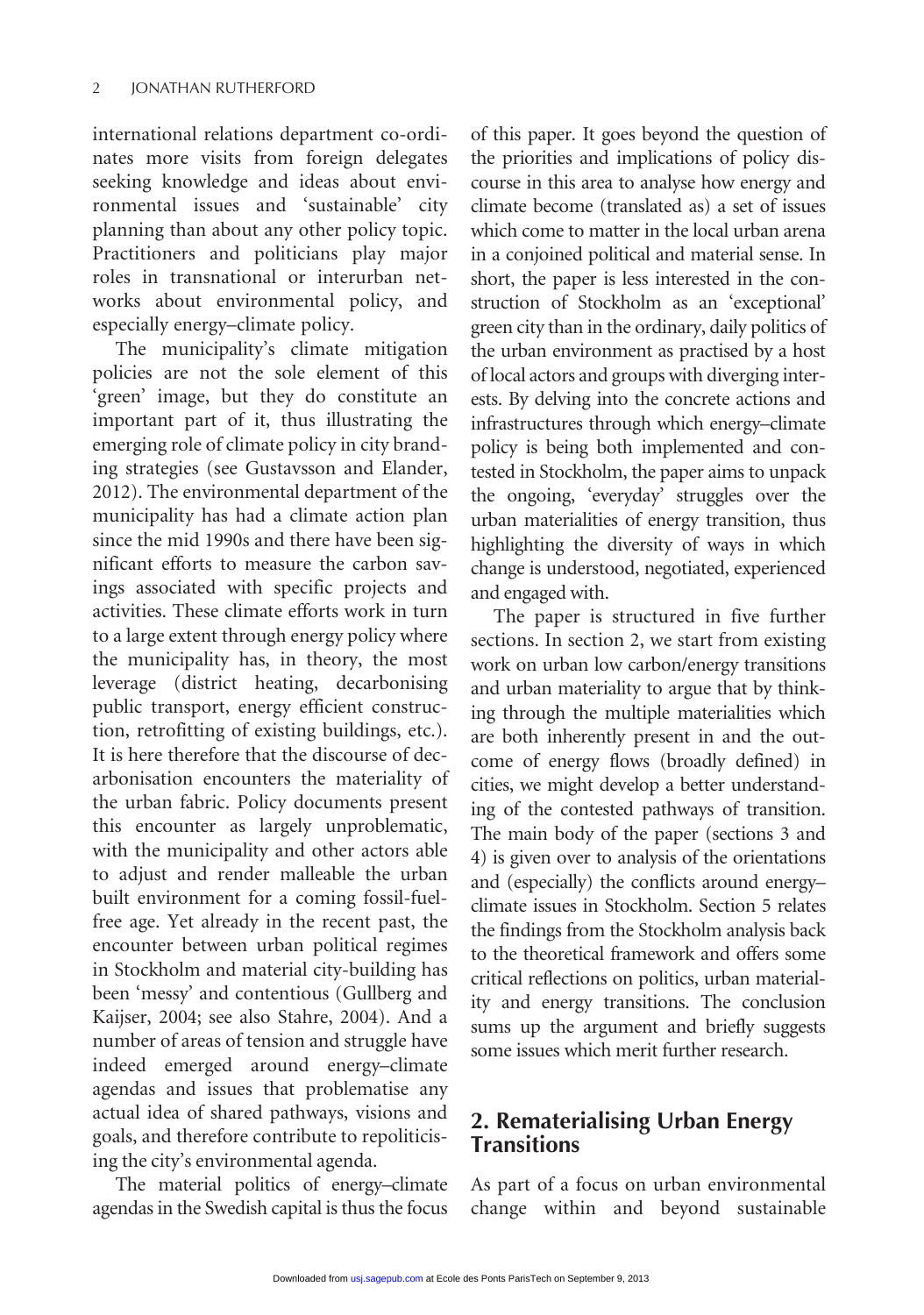urban development (see, for example, Low et al., 2000; Coutard and Lévy, 2010), there is a growing, diverse literature in urban studies on cities and their positions with regard to wider evolutions in energy systems and climate change, and the actual and potential roles of urban actors in developing local responses to these evolutions. Many researchers have stressed the role of local and urban authorities in enacting responses to energy–climate issues within a dominant multilevel governance framework (Bulkeley and Betsill, 2003; Alber and Kern, 2009; Corfee-Morlot et al., 2009; Gustavsson et al., 2009) and a number of papers have provided case studies of these urban responses (Monstadt, 2007; Rutland and Aylett, 2008; Coutard and Rutherford, 2010; see also the papers in Bulkeley et al., 2011). There is thus a widespread identification of the increasingly strategic and transversal place of these policies and their associated actions within urban governance and urban politics as a whole, in some cases to the point where a new urban paradigm or mode of governance is being seen to emerge around energy– climate issues (Hodson and Marvin, 2009; Jonas et al., 2011). Notions of 'resilience', 'security' and 'control' are used here to capture an ecological turn in the central policy concerns of urban practitioners as they seek to 'protect' and 'insure' the reproduction of cities in a context of climate change, peak oil and constrained resource flows. In these analyses, whether normatively or critically oriented, urban actors are trying to 'defend' their cities from perceived (external) threats, but they are doing so by going on the offensive and (proactively) reconfiguring infrastructures and resource metabolisms to be more robust and autonomous.

This recent work is very attuned to the appropriation of discourses of resilience to particular political ends and the subsequent shaping of infrastructures for urban economic development goals and for a new zero-sum game of interurban competition for dwindling environmental resources. Yet there is also a need to link this strategic, discursive level of infrastructure politics to more consideration of how energy and climate issues become politicised on a more locally contingent, everyday level, close to what Jonas et al. (2011, p. 2548) term the "politics of the urban living space". This involves exploring the trade-offs and compromises in decision-making, the differential impacts of policy actions on the variety of groups and interests present, and issues of responsibility and accountability in new forms of urban energy governance (''Who is governing what?'': Wihlborg and Palm, 2008).

Part of this involves recognition of the multiple, contested roles of urban infrastructures in operating energy and lowcarbon transitions (Hodson and Marvin, 2009; Monstadt, 2009; Coutard and Rutherford, 2011), thus reaffirming the mediating function of infrastructures in socio-natural transformations of urban environments (Kaika and Swyngedouw, 2000; Karvonen, 2011). This work inherently focuses on the evolutions and reconfigurations of infrastructures (thereby seeing the latter as dynamic rather than fixed and static) and sees the materialities of infrastructures as emerging as much in the socio-political negotiations they demand as in the actual technical deployment of physical networks (McFarlane and Rutherford, 2008). Understanding infrastructure thus always involves taking into account a wider set of materials than the basic, physical, largely inert equipment which makes up the network systems which are deployed in the urban environment. This set of materials cannot just be constituted by following a broader variety of objects and things as they are mobilised in policy-making and contestation. It invokes more a need to open out notions of urban materiality to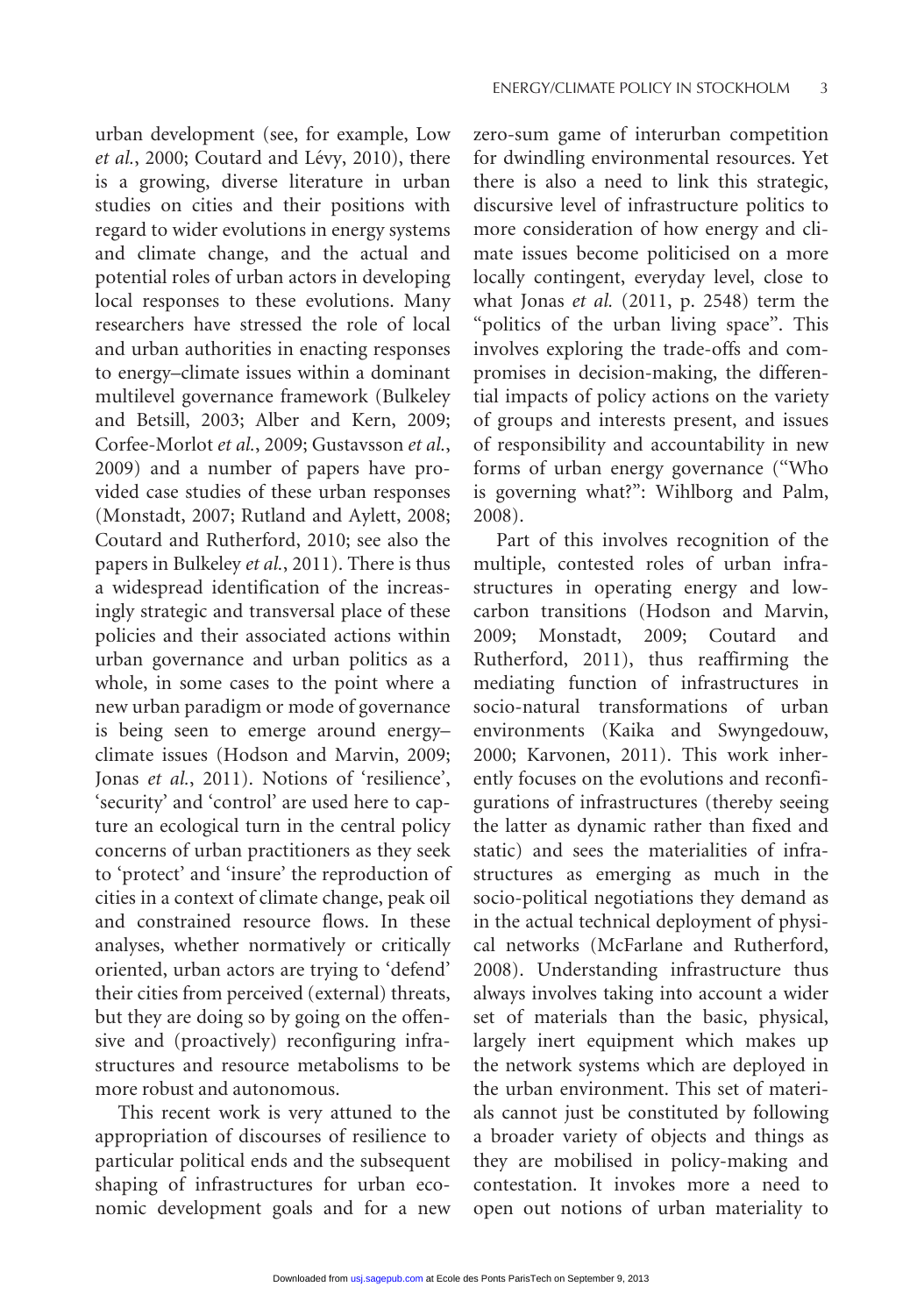account for the multiple settings and arenas in flux through and in which urban energy–climate policies and issues are materialised and transformed. This is to argue that a focus on urban materiality is a focus directly on the contested processes and practices of change, because the diverse ways in which people understand and engage with the shifting sites and arenas of negotiation constantly work and rework the material constructions and experiences of their living space.

Such an approach builds on recent reflections on the materiality of the city as a fruitful way into thinking through reconfigurations of the urban in current times (Amin and Thrift, 2002; Lees, 2002; Latham and McCormack, 2004; Hubbard, 2006). This push to 'rematerialise' urban studies has been partly about taking issue with an increasing proliferation of work on immaterial culture and representations influenced by the 'cultural turn' of the 1990s, which has had a tendency to overdetach subjectivity, identity, experience, etc. from the tangible, evident artifacts, forms and processes of cities. Yet it has also been about a more fundamental recognition that urban studies scholars have generally 'underconceptualised' urban matter (Latham et al., 2009). This is not merely a question of returning to empirical studies of concrete objects and things in cities. Rematerialisation arguments have indeed particularly called for, and highlighted in existing work (Lees, 2002), deeper and more varied articulations of the material and immaterial to get beyond a duality which has sometimes been used

as a shorthand for tensions between empirical and theoretical, applied and academic, concrete and abstract, reality and representation, quantitative and qualitative, objective and subjective, political economy and cultural studies, and so on (Lees, 2002, p. 102).

One way to rematerialise urban studies is to focus on the relations between people and objects, and the multiplicity of ways in which things are understood, used, mobilised and experienced. Materiality here is viewed as ''a spatio-temporal process in which the more tangible, physical stuff of the city is a lively participant'' (Latham et al., 2009, p. 62, original emphasis). This does not imply that we can no longer study the (a priori less visible and less tangible) social meanings and power relations bound up in or cast into urban form and the built environment, but that we study these questions differently

as an active and engaged process of understanding, rather than as a product to be read off retrospectively from its social and historical context [by a] detached analytical observer (Lees, 2002, p. 107).

By not just focusing on policy representations (which have been the centre of attention of much research on urban energy– climate issues), but by foregrounding instead urban materialities which articulate the everyday engagements of people (inhabitants, users, practitioners, politicians, operators, etc.) and artifacts within a policy context of low-carbon discourses and visions of imagined cities, we privilege an approach focused on ''the practical negotiation of the city'' (Hubbard, 2006, p. 96). This does not just account for things in the urban environment, but is especially concerned about how things come to matter to the various interest groups of low-carbon, energy efficient cities in the making. This approach focuses on the different ways in which objects, points of contention and policy orientations are made visible, tangible and/or durable by or for these groups through, for example, practices of 'ordering, circulation and manipulation' (Latham et al., 2009). Such a perspective is implicit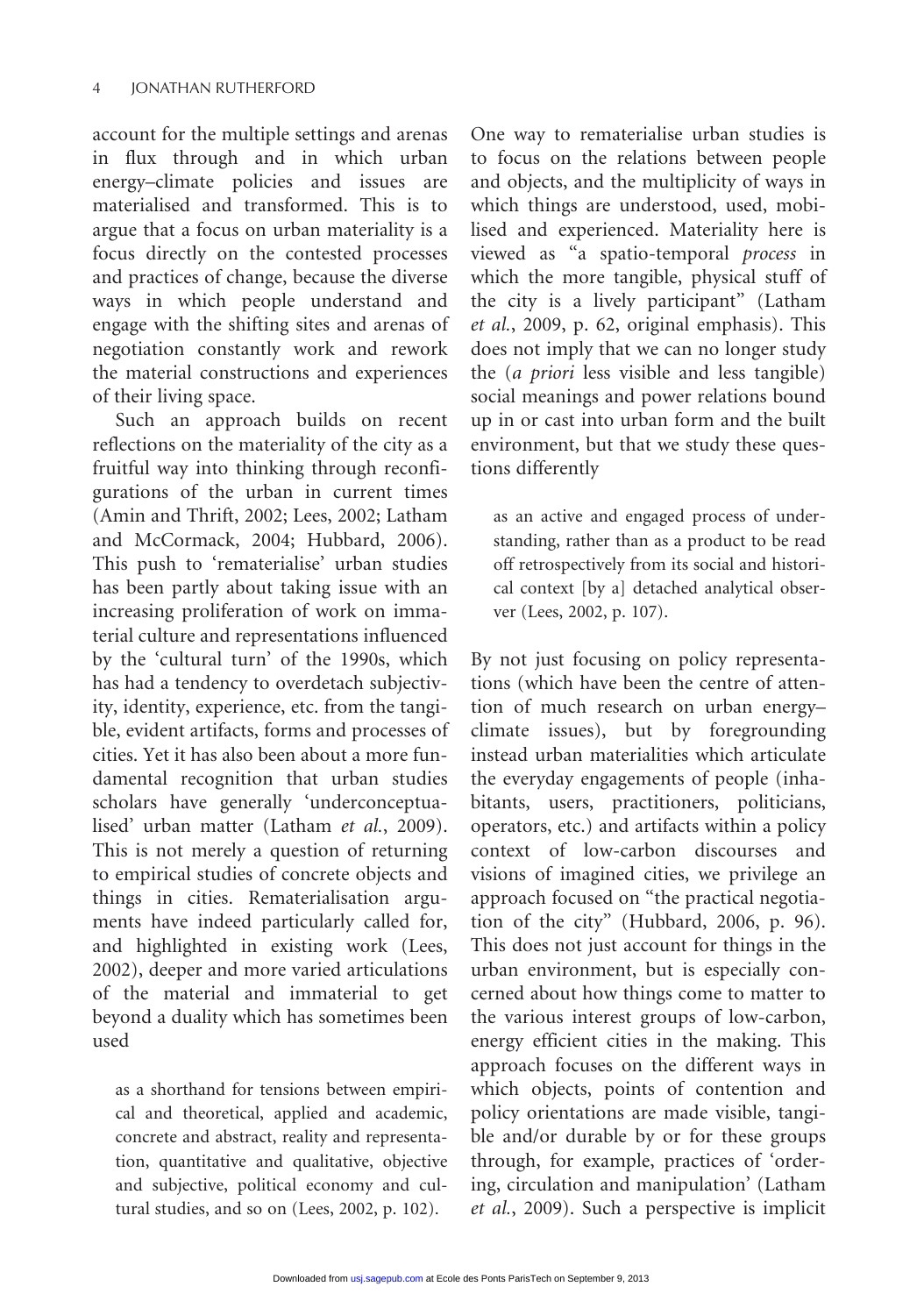when Betsill and Bulkeley (2007, p. 452) discuss the need to reframe global climate change as a local stake, often by linking it to issues already on the local agenda—i.e. what matters to people—or when research focused on energy production highlights the combination of local decisions and situated power plants and networks through which national policies and national systems pass in connecting consumers (Wessberg, 2002; Akerman and Peltola, 2006). In this approach, what is material (or what matters) is not just or not so much physical objects per se but more the varying relations bound up in them in the ways they are used, experienced, performed and understood in different ways. As Latham and McCormack argue, urban materiality must be viewed as present in the connections between things, technologies, people, bodies, signs, texts, etc. with none of these as inherently more material or immaterial than the others

We only begin to properly grasp the complex realities of apparently stable objects by taking seriously the fact that these realities are always held together and animated by processes excessive of form and position (Latham and McCormack, 2004, p. 705).

The production and reproduction of cities is a 'hybrid' affair, not just operated by people, but equally by other more 'fluid' ('morethan-human') presences (see Whatmore, 2002; Latour, 2005), such that we are called in fine

to explore the way these materials combine in particular instances with particular forces, and to scrutinise how this play of effects and affects produces particular urban formations (Hubbard, 2006, p. 248).

It follows that this is crucially an inherently politicised process, as different powers and capacities to act confront through and over matter/materiality (Latham et al., 2009, p. 64). This process of making things matter is not merely about top–down imposition or decision-making, but is constantly inflected by people's differing positions with regard to the objects in question (what matters, how and to whom). As Hubbard puts it: "After all, cities may be scripted, but our performances do not always follow the script'' (Hubbard, 2006, p. 126). Prescribed policy goals, visions and actions can therefore be reinterpreted (or misinterpreted), reiterated and contested by the different groups and interests present according to what matters to them. Urban materiality thus becomes a key arena for urban politics as a set of ''everyday struggles over ecological (re)production and consumption'' (MacLeod and Jones, 2011, p. 2450).

In this way, introducing some of the recent thinking around urban materiality into debates around energy and climate issues could therefore complement and extend existing work around strategic infrastructure and systemic socio-technical change by showing how the process of making things matter is an inherently contested operation or encounter of multiple co-existing engagements with the concrete objects, natures and flows of the urban living space. What this approach to materiality offers for the study of urban energy–climate issues is a more precise understanding of the disparate settings and arenas in and through which policy discourse and goals are actively translated into actual concrete actions and political interventions. These material settings and arenas are constituted by shifting relations and engagements between multiple urban actors and all kinds of objects, including, but not reduced to, infrastructures. They are also therefore inherently constitutive of (the potential for) socio-political struggles as the orientations of ongoing and future urban ecological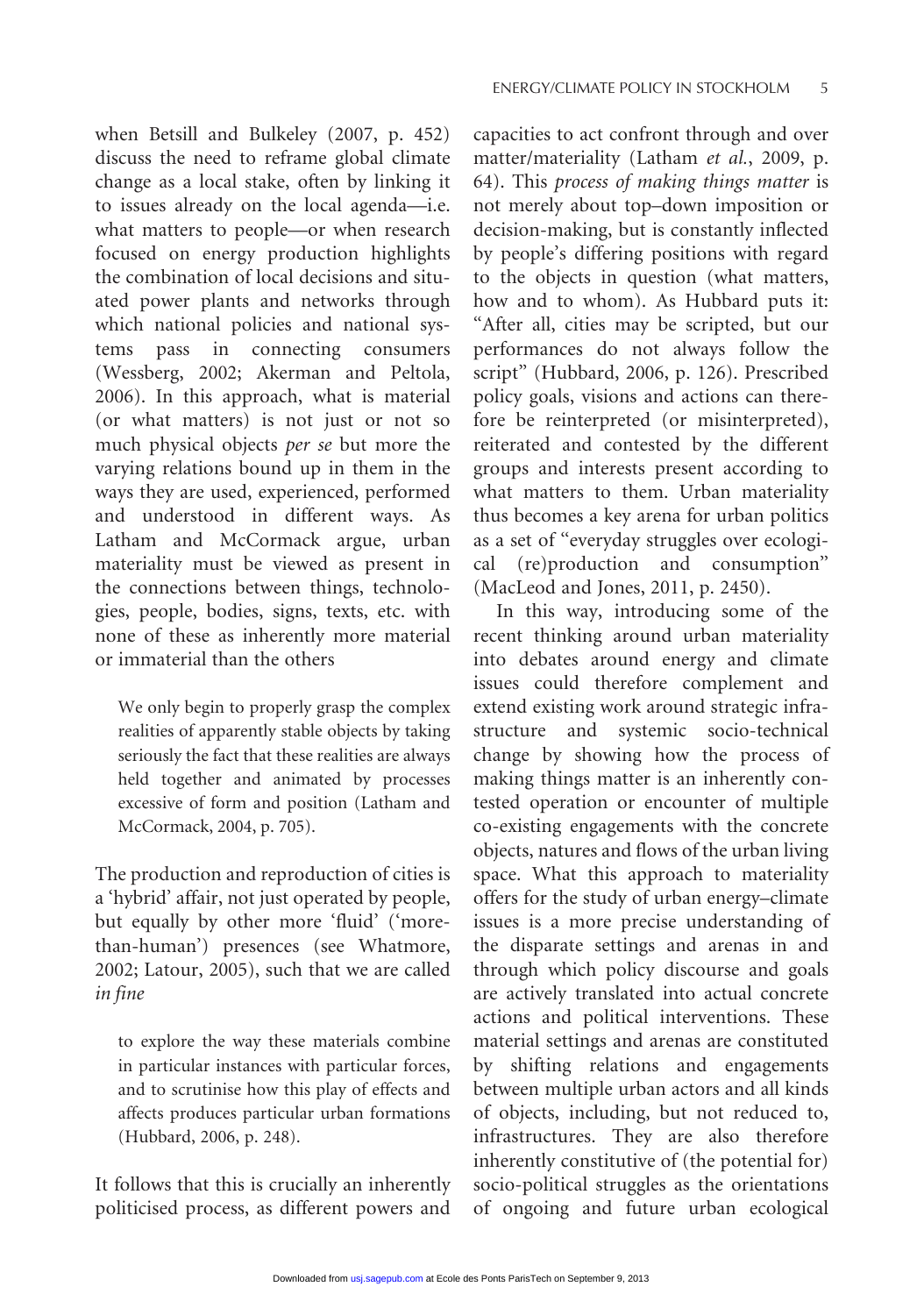transition are materially understood, experienced and performed in diverging ways.

In empirical terms, the intersections between local politics, planning and urban materiality have been implicit in varying guises in much recent urban research on Stockholm, which has thus been attentive to the shifting nature and varied implications of urban development and environmental objectives in the city within the context of the widely observed 'ecological modernisation' of Sweden (Lundqvist, 2000; Fudge and Rowe, 2001; Anshelm, 2002; Vail, 2008; Gunnarsson-Östling and Höjer, 2011; Hilding-Rydevik et al., 2011). These intersections have been studied through: a study of the very different long-term (sustainable) urban development scenarios for Stockholm analysed from an environmental justice perspective (Gunnarsson-Östling and Höjer,  $2011$ ; see also Höjer *et al.*,  $2011$ ); a focus on the practice of sustainable urban planning and both its equity and justice implications (Bradley, 2009) and the actor networks translating nature–society relations into specific projects (Bylund, 2006); a historical perspective on the differing planning regimes in the city over the past few decades (Gullberg and Kaijser, 2004); highlighting of the role of social movements in urban change and evolutions in local politics (Stahre, 2004); and analysis of changes in infrastructure and network service provision in the light of economic and environmental reforms (Rutherford, 2008). These studies come to a shared conclusion that the traditional social equality goals of urban and environmental planning in the Swedish capital have evolved and that the ongoing material planning processes, practices and struggles in the city thus merit great attention.

Having outlined a way of thinking about how ongoing debates around energy, climate and urban development might be framed by notions of urban materiality, in particular as a contested, politicised process of multiple engagements between particular interest groups and urban matter, we now turn to explore the orientation of energy–climate policy in Stockholm (section 3) and, in particular, how energy–climate issues effectively materialise in the local political arena as a set of struggles over pathways of (low-carbon) urban transition (section 4).<sup>1</sup>

## 3. Energy–climate policy in Stockholm

The municipal policy of the City of Stockholm in the domain of energy and climate change dates back at least two decades, with the Swedish capital achieving international recognition for being one of the few municipalities to have initiated a major energy and climate policy programme which has generated measurable success. This was one of the main reasons for Stockholm becoming the first Green Capital of Europe.<sup>2</sup> Before the Action Plan for Climate and Energy adopted in 2010 (City of Stockholm, 2010d), the City of Stockholm implemented three Action programmes against greenhouse gases, covering 1995–2000 (City of Stockholm, 1998), 2000–05 (City of Stockholm, 2003) and 2005–15 (City of Stockholm, 2007b), the first two of which met their objectives in terms of emissions reductions.

Greenhouse gas emissions are estimated to have decreased by over 24 per cent between 1990 and 2009, during which time the population of the city actually increased by 22 per cent (Figure 1). This meant a reduction in greenhouse gas emissions of 38 per cent per resident between 1990 and 2009 (City of Stockholm, 2010d, p. 7).

Energy and climate policy in Stockholm has taken advantage of the combination of the orientations of the national policy context in Sweden<sup>3</sup> and local factors and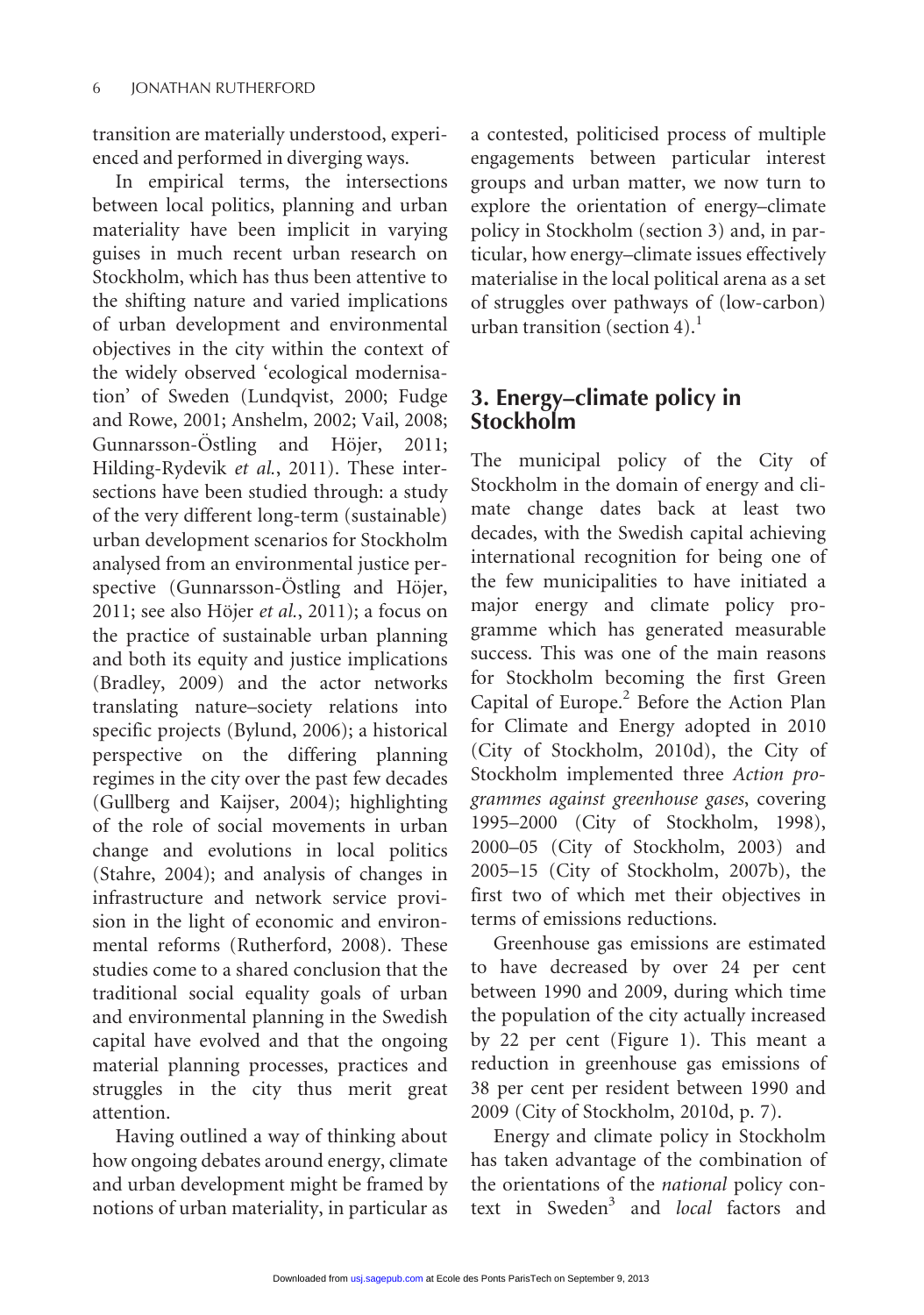

Graph 3. Reduction in the emissions of greenhouse gases over the period 2000-2009 divided by sector, and the population trend throughout the same period. The figures for 2008 and 2009 are preliminary. "Uncertainty oil" is a statistical error that has been adjusted and reported separately

Figure 1. Greenhouse gas emissions reductions in Stockholm, 1990–2009. Source: City of Stockholm (2010d, p. 10)

resources, including a dense urban core (with further densification as an explicit planning goal) and a star-shaped urban structure (RTK, 2002, p. 85; City of Stockholm, 2010e, p. 10; Gunnarsson-Östling and Höjer, 2011, p. 1055), which allow policy orientation to draw on economies of scale relative to the size of the city.

The decentralisation of many responsibilities and mandates to local government means that municipalities hold many powers, including over land use and planning, and have real possibilities for discretionary action on energy and climate issues, even if they have no obligations in this domain<sup>4</sup> (Gustavsson et al., 2009). So, although the City mentions a number of factors which account for its apparent success (City of Stockholm, 2003, p. 11), the simultaneous expansion and decarbonisation of district heating in Stockholm is primordial. Figure 1 shows clearly the weight of the district heating sector in emissions reductions since 1990. Expansion of the heating network has been an explicit policy of the City

with local detailed plans encouraging both new-build and renovations to be connected to the network and to use energy efficient methods to reduce consumption.<sup>5</sup> District heating now covers almost 80 per cent of heating demand in the city. Decarbonisation of the heating sector in Stockholm (as in other Swedish cities) has to be seen as a direct result of the national carbon tax introduced in 1991 which has been levied on the emitted quantities of carbon dioxide from all fuels except biofuels and peat, which pushed district heating companies into abandoning fossil fuels in favour notably of biofuels. The Stockholm heating system runs now on almost 80 per cent renewables.

The overarching long-term policy objective for energy and climate in Stockholm is for the city to be 'fossil-fuel-free' in 2050 by ''continu[ing] to reduce greenhouse gas emissions at the same rate as in the past [1990–2005]" (City of Stockholm, 2010a, p. 8). Yet, at the same time, major strategic planning orientations in Stockholm are currently guided by the Vision 2030: a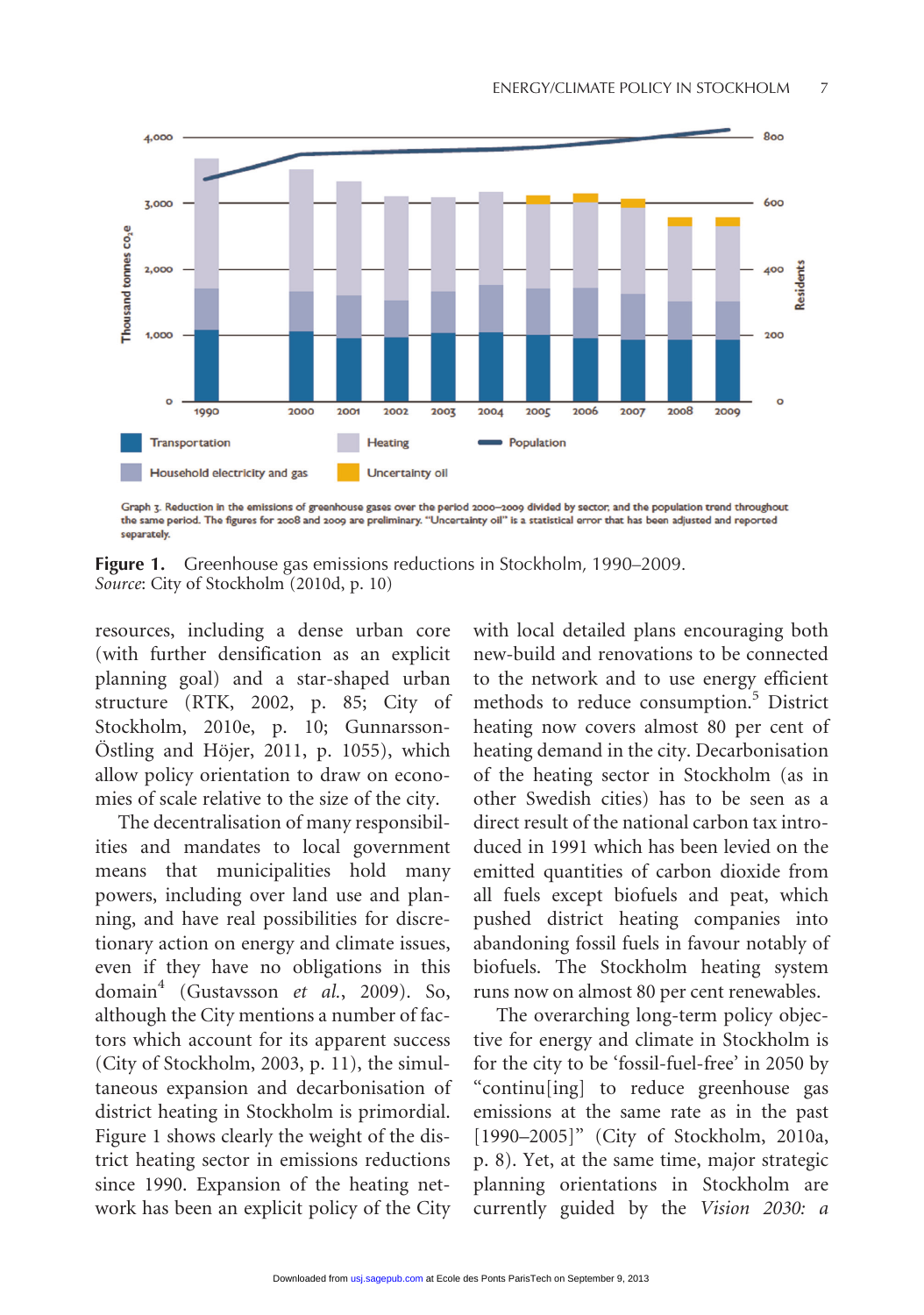world-class Stockholm document which was adopted by the right-of-centre Moderate/ Alliance-led Stockholm City Council in June 2007 (City of Stockholm, 2007c). This sets out a ''sustainable growth'' vision for ''a denser and better connected Stockholm'' as well as around 200,000 new residents over the next 20 years, but is also (and primarily) about taking Stockholm to the world. In the introduction, the Mayor of Stockholm talks about ''sharpening Stockholm's competitive edge" and creating "an internationally competitive capital region''. As she argued: ''We are sufficiently large to offer the sort of qualities that will enable us to compete with the world's great metropolises'' (City of Stockholm, 2007c, p. 3). This vision underpins all subsequent planning documents and work

All the administrations and companies within the City of Stockholm are required to help make this vision a reality, both in their daily activities and through long-term development work (City of Stockholm, 2010e, p. 11).

Thus, the more recent City Plan (adopted by Stockholm City Council in March,  $2010$ <sup>6</sup> is seen as ''a clear example of how this vision of the future can be made more concrete'' (City of Stockholm, 2010e, p. 11), through its outlining of a number of urban development strategies and focus areas representing 'public interests'.

This begins to get at some of the underlying tensions to energy–climate policy in Stockholm. Although the City of Stockholm has clearly made a far greater contribution to local climate mitigation than the majority of other European cities, it is still important to highlight areas, arenas or issues of recent contention which problematise the idea of a set of municipal actors speaking for the city and engaging it on a single, already-marked-out pathway to reach already-agreed-upon goals for the short term and the long term.

Following Hubbard's call to study the urban performances which do not necessarily follow the script prescribed by policy discourse, in the next section I analyse three areas of conflict which constitute particularly important material struggles over urban transition.

## 4. Three Matters of Contention around Energy–Climate Policy

#### 4.1 Trajectories, Resources and Redistribution

The 'world-class' vision mobilises a particular idea of how energy and climate issues can contribute to urban development. Indeed, although it engages the City on a pathway to 'an ecologically sustainable city' and mentions the 'fossil-fuel-free' goal, these are discussed within the theme of 'innovation and growth'. It is clear therefore that, far from being contradictory or incompatible, the two objectives of becoming 'world-class' and 'fossil-fuel-free' are presented as achievable in parallel, with the latter contributing to the former, while ''technological developments and economic growth now provide a solid foundation for an ecologically sustainable society'' (City of Stockholm, 2007c, p. 11). The Green Capital of Europe award in 2010 fits well with this parallel trajectory as environmental actions and the 'fossilfuel-free' goal bring the prestige, extra (eco) tourism and new investments that are advertised as the main benefits of the award (European Commission, 2010, p. 13).7

By contrast, other observers are far from certain that the two goals are wholly compatible. As well as a number of social movements that have been active since the late 1990s in contesting the neoliberal tendencies of 'competitive city' discourses (Stahre, 2004), the Green Party in Stockholm has more recently been particularly critical of the overarching influence and implications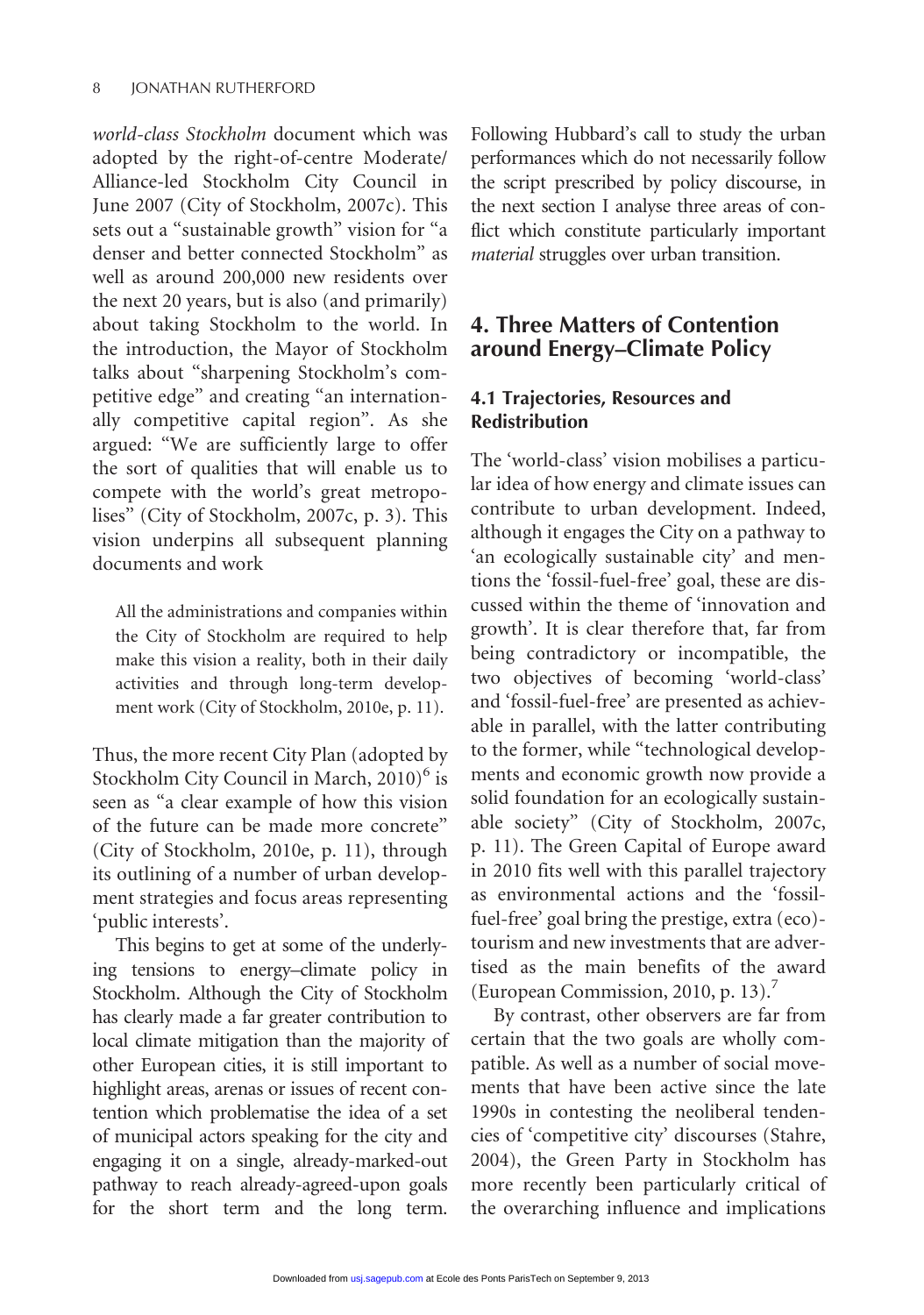of the majority's 'world class' strategic planning document

Vision 2030 conflicts with the creation of an environmentally sustainable city and with the achievement of the city's climate goals. The process should have been formulated in other ways than the vision of 'Stockholm as a world-class city'. We question the extent to which this captures people's vision of their Stockholm. It is our assessment that most Stockholmers simply want a good place to live, for themselves and their children (City of Stockholm, 2010c, p. 16).

They also criticised how this vision permeated down into the comprehensive City Plan which

is based on a false self-image and a short-term thinking ... Climate change is a major issue in urban planning, but in the draft [of the City Plan] it is only sparingly taken into consideration (City of Stockholm, 2010c, p. 17).

The very ambitious fossil-fuel-free objective for 2050 has not met with universal support either. There has been a lack of a precise definition of what would actually constitute a 'fossil-fuel-free' city and debate about the methodology for measuring mitigation (Green Party representative, interview, May 2010). In fact, 'fossil-fuel-free' in this case (only) concerns emissions from traffic, electricity and heating. Emissions associated with long distance travel, Arlanda airport and especially from consumption of goods produced elsewhere (which are estimated to represent half of Stockholm's  $CO<sub>2</sub>$  emissions) are therefore excluded from measurements

I think that the politicians probably think that it includes all emissions but it only includes emissions from heating, cooling, electricity co,e emissions per resident and year (tonnes)



Figure 2. The trajectory to 'fossil-fuel-free'. Source: City of Stockholm (2010d, p. 9)

and traffic. So they might reach this target, I'm not sure if it is possible or not. But the problem is, when they say that they are fossilfuel-free, it won't be absolutely true (KTH researcher, interview, March 2010).

Moreover, but linked to this, is the fact that the 'fossil-fuel-free' goal was actually officially adopted and taken up as a policy objective by the municipality after a handful of City politicians saw the existing declining curve on the  $CO<sub>2</sub>$  emissions graph for 1990–2005 (see figure 2) and decided that, if the line was extended, it could be made to reach zero by 2050 (City of Stockholm Environment Department official, interview, May 2009). Inevitably, given this debatable method and rationale for deciding on a major policy objective, both technicians within the municipality and other local environmental actors are dubious about both its achievability and the extent to which the current majority in power takes the objective seriously (various interviews). The dual purpose of this 'fossil-fuel-free' policy for decarbonising Stockholm but also marketing the city throughout the world is another tension between 'inward' and 'outward' policymaking (see Gustavsson et al., 2009, p. 68) in which the presence of concrete, material local issues and ways of dealing with them appear at first glance to be at odds with the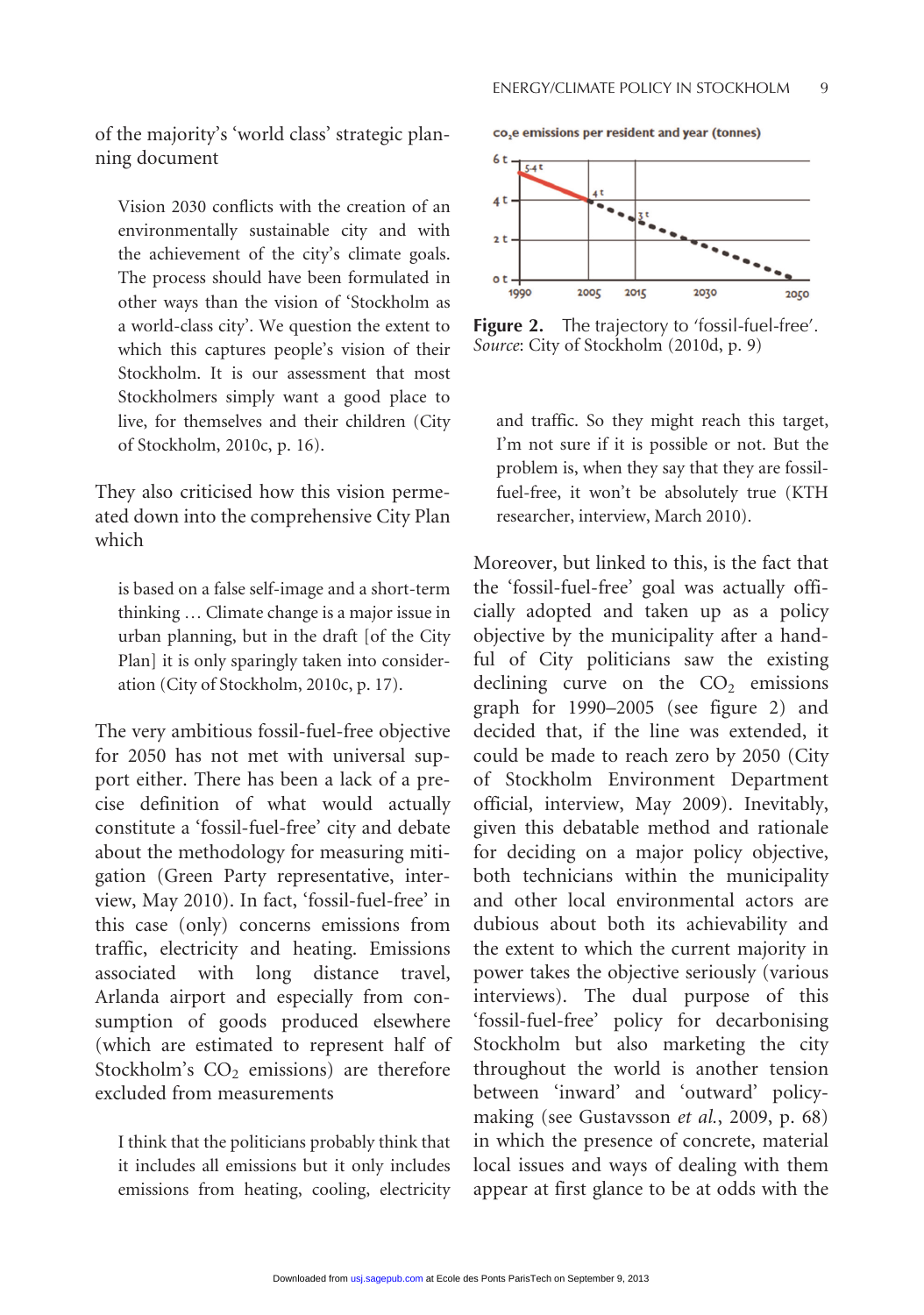fluffy, discursive need for international recognition, leadership and 'green' credentials.

Yet, there is a material dimension to these attractive long-term goals which emerges when trajectories are connected to resource availability and use. One of the main factors highlighted by local practitioners as influencing the degree and form of municipal engagement in the energy–climate domain has been the availability of resources. There have been specific central government funding programmes for local environmental actions (see Granberg and Elander, 2007 for details). Between 2004 and 2008, the City thus received government subsidies of around 80 million kronor for the financing of its energy and climate policy actions in the form of the KLIMP (climate investment) programme of the national Environmental Protection Agency. This allowed more measures to be taken by supplementing the City's own 'Environmental Billion' funds.<sup>8</sup> The two pots of finance have been closely intertwined

It was easier to get money from the City if you got 30 per cent or more from the national. But we also needed the City money to get the national money (City of Stockholm Environment Department official, interview, May 2009).

Other resources in terms of availability of personnel and work time have also been important, as the Environmental Department of the municipality has always tended to have a certain number of people working on climate mitigation, although this work and the associated actions were made more difficult during the occasional periods when City politicians wanted these people to work on other environmental issues or when they said there was less money to do climate policy (City of Stockholm Environment Department official, interview, May 2009).

Since the majority's decision to end the City environmental funds, the work required to put the 'fossil-fuel-free' goal into practice increasingly has to take place within a context of persistent budget constraint

We have seen for the past four years that people who are in charge of environment in Stockholm, they don't get new money, they just have *ad hoc* projects or schemes on their day-to-day tasks (Social Democrat advisers, interview, June 2010).

The 'environmental' budget of the municipality was, in effect, cut by almost half between 2006 and 2009 ''primarily for efficiency and prioritisation of core business'' (City of Stockholm, 2007a, p. 114), before being increased slightly to coincide with the Green Capital award. Nevertheless, municipal environmental work in 2011 had a budget more than 30 per cent lower than in 2006 and constitutes less than 1 per cent of the City's total budget.<sup>9</sup> As a political adviser to the Moderate majority stated

Our bottom line is really result oriented ... If you're using tax paid money you should be sure that you get some kind of refund or result with it, you should be really careful with this money (interview, April 2010).

This means that the hardest and most expensive measures for a 'fossil-fuel-free' city are put back to some point in the future in favour of 'business as usual' (Green Party representative, interview, May 2010). The figures for budget restrictions and the reasoning behind them thus nuance any idea of a durable 'green' urban policy paradigm.

Following the availability and evolution of budgets, staffing resources and flows of money are thus important ways in which energy–climate actions materialise and become sources of conflict in cities. This helps to connect up externally oriented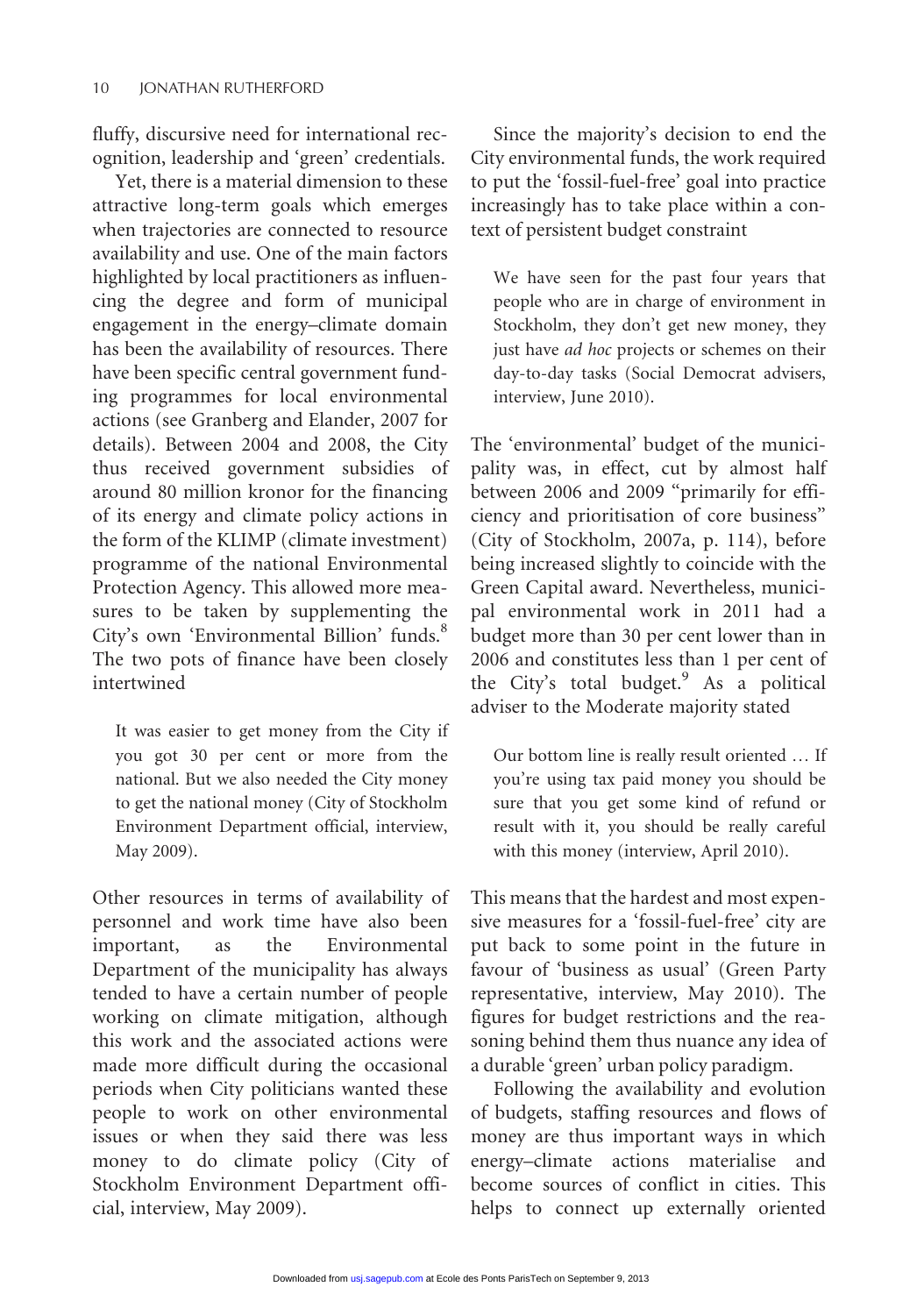discourses and aspirations such as 'world class', 'green capital' and 'fossil-fuel-free' with actual commitments to and practices of urban change. While environmental actions have contributed to international prestige for Stockholm, it is far from clear that the material benefits of this in terms of new resources and investment will be funnelled back into reinforcing these actions for the collective good. Ongoing work towards the 'fossil-fuel-free' objective is still having constantly to prove its cost effectiveness and value for money which will affect the forms and outcomes of work that can be done. In this way, there is an inherently material dimension to how discursive goals translate into everyday policy work and how this in turn produces (or not) change. This can also be seen when we turn to other specific areas of energy–climate policy.

#### 4.2 The Municipality, the Heating Company and 'Darkness' on the Edge of Town

Another major area of controversy concerns the rather ambivalent position of the City of Stockholm with regard to the Stockholm district heating system. This ambivalence can be seen in material struggles around the physical aspects of the system, constantly rising heating bills for users and the energy mix and pollution from one particular plant.

The district heating system covers nearly 80 per cent of Stockholm's total heating needs, is still being actively expanded and is, as indicated, a major part of urban energy policy for  $CO<sub>2</sub>$  emissions reductions. The system was formerly owned and run by the municipality, but between 1998 and 2002 a quasi-privatisation process merged the municipal company with the Finnish energy company Fortum with the City of Stockholm keeping just 9.9 per cent of the shares (but 50 per cent of the influence through half the seats on the board) in the new entity called Fortum Värme. The Mayor of Stockholm argued at the time that the deal was good for Stockholm taxpayers and energy consumers since it limited the city's business risks and freed up capital that could be invested in other projects, notably environmental projects. The problem has been that district heating is a technical monopoly (i.e. the owner of the network is the sole service provider) and there are substantial costs involved for city-centre households wishing to switch to alternative heat systems such as heat pumps (see Hellmer, 2010). Indeed, Fortum Värme has been free to set its own prices according to competing alternatives, leading to price rises in Stockholm of over 60 per cent in the past 10 years (see Figure 3). The price of district heating in Stockholm far surpasses that in other major Swedish cities, with this difference emerging especially in the period post-privatisation (Nils-Holgersson-gruppen, 2010). The City of Stockholm has not used its presence in the board of Fortum to contest the price rises and seems happy with the financial benefits it receives from its minority shareholding. ''We only own half so we can't tell what to do. All the decisions are though strictly economic'' (City of Stockholm Environment Department official, interview, May 2009). At the same time, this increase in district heating prices is heavily contested by another part of the Stockholm municipality in the form of its housing companies which are, logically enough, defending their tenants' rights on the energy market. One of these housing companies, Stockholmshem, has become so critical of the high prices of Fortum Värme that they are by-passing the Fortum network in the city either by reactivating heat production from old boilers of their own or by using geothermal heat pumps (Stockholmshem head of energy department, interview, June 2010). In this case here, we have an internal set of conflicts in which some of the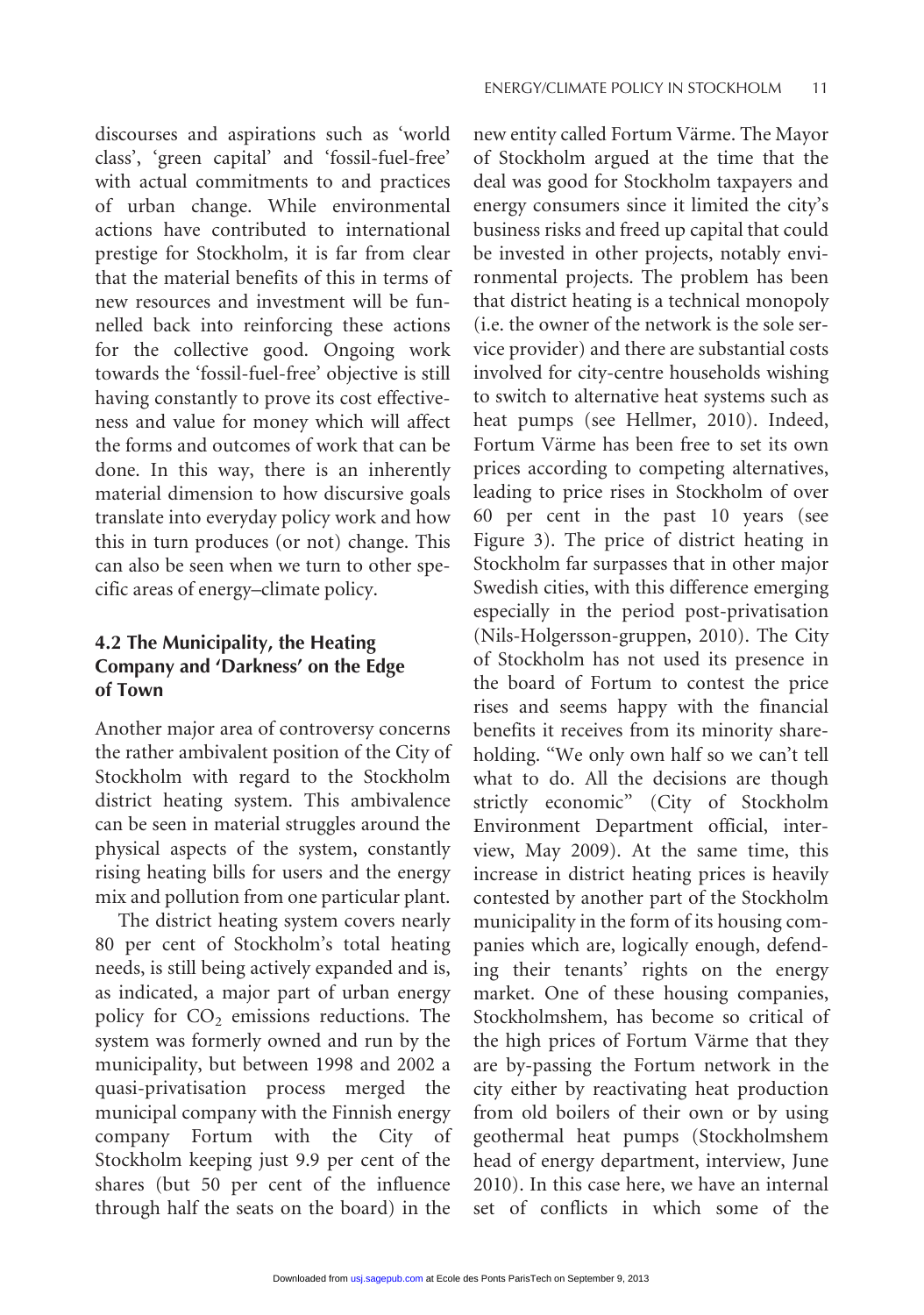

**Figure 3.** The rising price of district heating in Stockholm, 2000–11. Source: author with data from Nils-Holgersson-gruppen (n.d.).

subsidiary companies of the City are actively contesting the services provided by another co-owned municipal company, while, in this reconfigured governance of a core local socio-technical system, the question of who is ultimately accountable (and for what exactly) remains far from clear (see Wihlborg and Palm, 2008).

A further source of controversy concerns a single-district heating plant in the city. On 29 May 2010, a group of protesters tried to gain access to the Värtaverket (värta means black or dark in Swedish) district heating plant run by Fortum Värme in the northeast of Stockholm. Although nine people were arrested (Bolling and Svahn, 2010), this highly organised and well publicised demonstration by the action group 'Shut It Down' brought the ecological credentials of the city's heating system (and, some would argue, of the city itself) into question in the year in which Stockholm was the 'Green Capital of Europe'.

The issue is that this particular heating plant is still half-fired by coal and, given that the City is joint owner of Fortum Värme, this is seen as being contrary to the objectives of decarbonisation promoted in the City's climate policy. Although the company has outlined plans to partially convert the plant to biofuels with an aim of at least a 50

per cent admix of biofuels by 2015, environmental groups and the city's Green and Left parties argue that this is not quick enough and, in particular, that Fortum has not stated whether and how it intends the plant gradually to become fossil-fuel-free in the longer term. In 2010, Värtaverket topped the Naturskyddsföreningens (Swedish Society for Nature Conservation) list of the worst environmental polluters in the Swedish district heating industry (Aberg, 2010).

This issue has mobilised political opinion across the board. A 2010 report from the Left party suggested that the plant produced roughly the same quantity of  $CO<sub>2</sub>$  equivalent emissions as all the cars in Stockholm and that it was responsible for fully a quarter of the city's total  $CO<sub>2</sub>$  equivalent emissions (Holmbäck and Warlenius, 2010). It also quoted a Fortum representative as saying that to decommission and replace the existing plant would cost in the region of 4 billion kronor, which the report authors calculate as being either the equivalent of the operating profit that Fortum made in just the first quarter of 2009 or the estimated cost of building 3 km of the controversial proposed Stockholm by-pass road (see section 4.3) (Holmbäck and Warlenius, 2010).

There is even evidence of tension and disagreement about this issue within the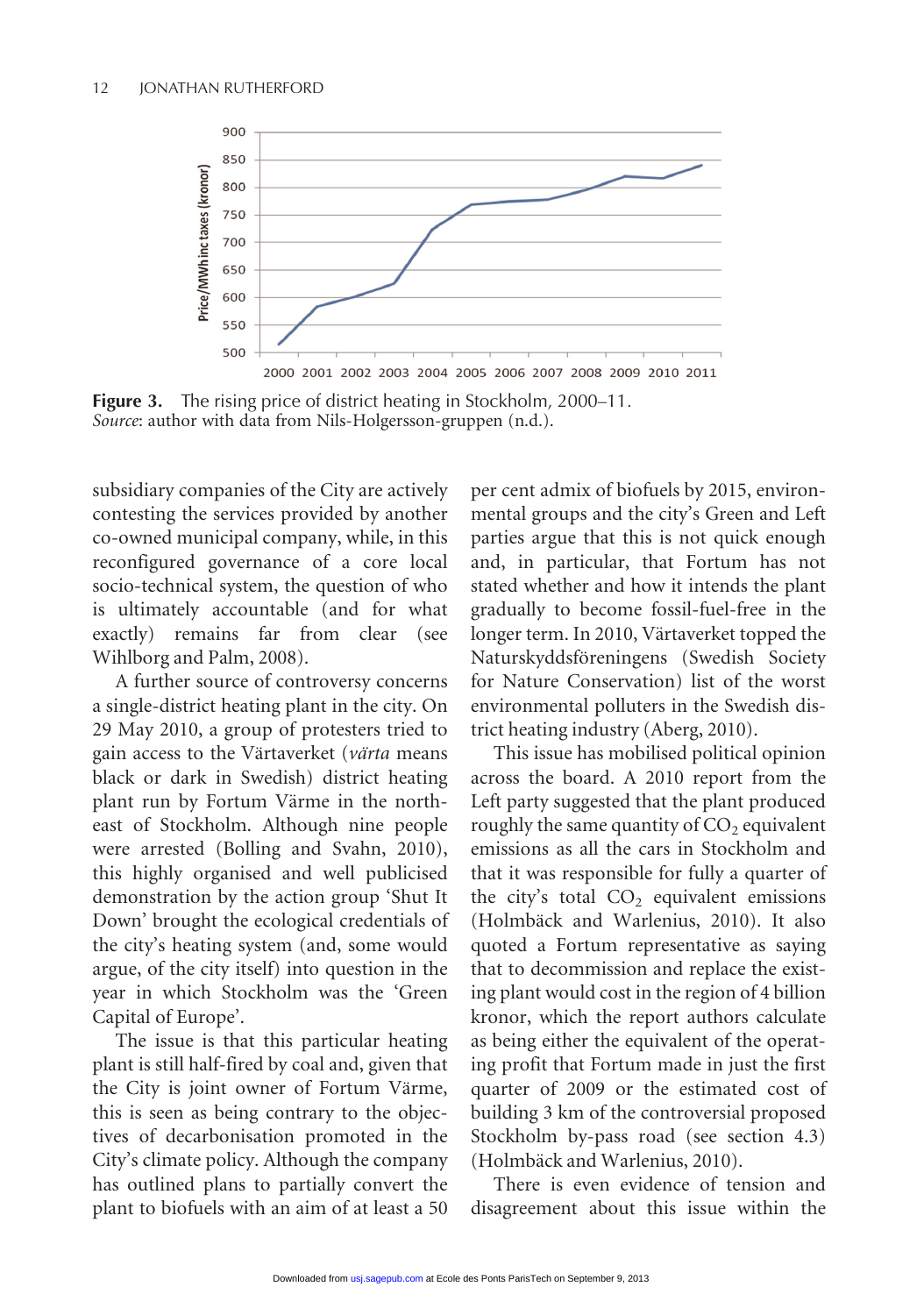| Text in report                                                                                    | Correction in annex 'errata'                                                                |
|---------------------------------------------------------------------------------------------------|---------------------------------------------------------------------------------------------|
| An entire transition to renewable fuels is not<br>considered being economically viable by         | An entire transition to renewable fuels is not<br>considered technically feasible by Fortum |
| Fortum<br>The single largest source of greenhouse gas<br>emissions in Stockholm is CHP Plant 6 in | (deleted)                                                                                   |
| Värtan<br>Cost efficiency [of using renewable fuels instead<br>of coal High                       | Cost efficiency [of using renewable fuels instead<br>of coal Low                            |

Table 1. Changes to the text of Stockholm's action plan for climate and energy

Source: City of Stockholm, (2010d).

City. Fortum's aim for at least a 50 per cent admix of biofuels at Värtan by 2015 is calculated by the City as leading to  $CO<sub>2</sub>$  emissions reductions of 235,000 tons/year or 0.3 tons/inhabitant/year (City of Stockholm, 2010d). In their current Action Plan for Energy and Climate (p. 36), written by the Environment Department, the City also raises (as a ''conceivable measure'') the possibility of Fortum replacing this coal-fired CHP plant with an alternative, cleaner plant—a move that would decrease emissions by another 265,000 tons/year or 0.3 tons/inhabitant/year. It is clear that the City's Environment Department considers this measure to be highly beneficial for Stockholm climate policy.

However, several phrases in the main text of the 2010 Action Plan have been revealingly corrected by errata at the end of the document (Table 1). While the possibility of replacing the Värtan plant with a cleaner alternative is considered as ''unprofitable'' or "not economically viable" in the main body of the report, this has been corrected to "not technically feasible" (p. 36), as the Left Party report cast doubt on the economic argument. Furthermore, the phrase identifying Värtan CHP Plant 6 as "the single largest source of greenhouse gas emissions in Stockholm'' has been corrected (i.e. deleted) in the Action Plan (p. 37). Other corrections attempt to nuance the potential of this ''conceivable measure'', notably by stating that there would be municipal ''need for reinvestment in the range of billions SEK to replace the lost CHP production capacity'' (p. 37) which would change the possible cost efficiency of such a measure from "high" to "low". This issue highlights quite significant tension and even disagreements between the City's environment division and the Fortum heating company not just concerning policy direction and responsibility for policy coherence, but crucially over different forms of knowledge and their flexible interpretation.

In short, there is a very real material politics to district heating provision in Stockholm through which things like the configuration of the technical system, heating bill increases, choices of energy mix and levels of pollution from plants become sources of everyday struggle over both energy production and consumption, and the extent to which long-term energy– climate goals can be subject to compromise and trade-off in the here and now.

#### 4.3 The Congestion Charge and the Motorway: By-passing Climate Goals?

The other main area of contention concerns recent shifts in mobility and transport policy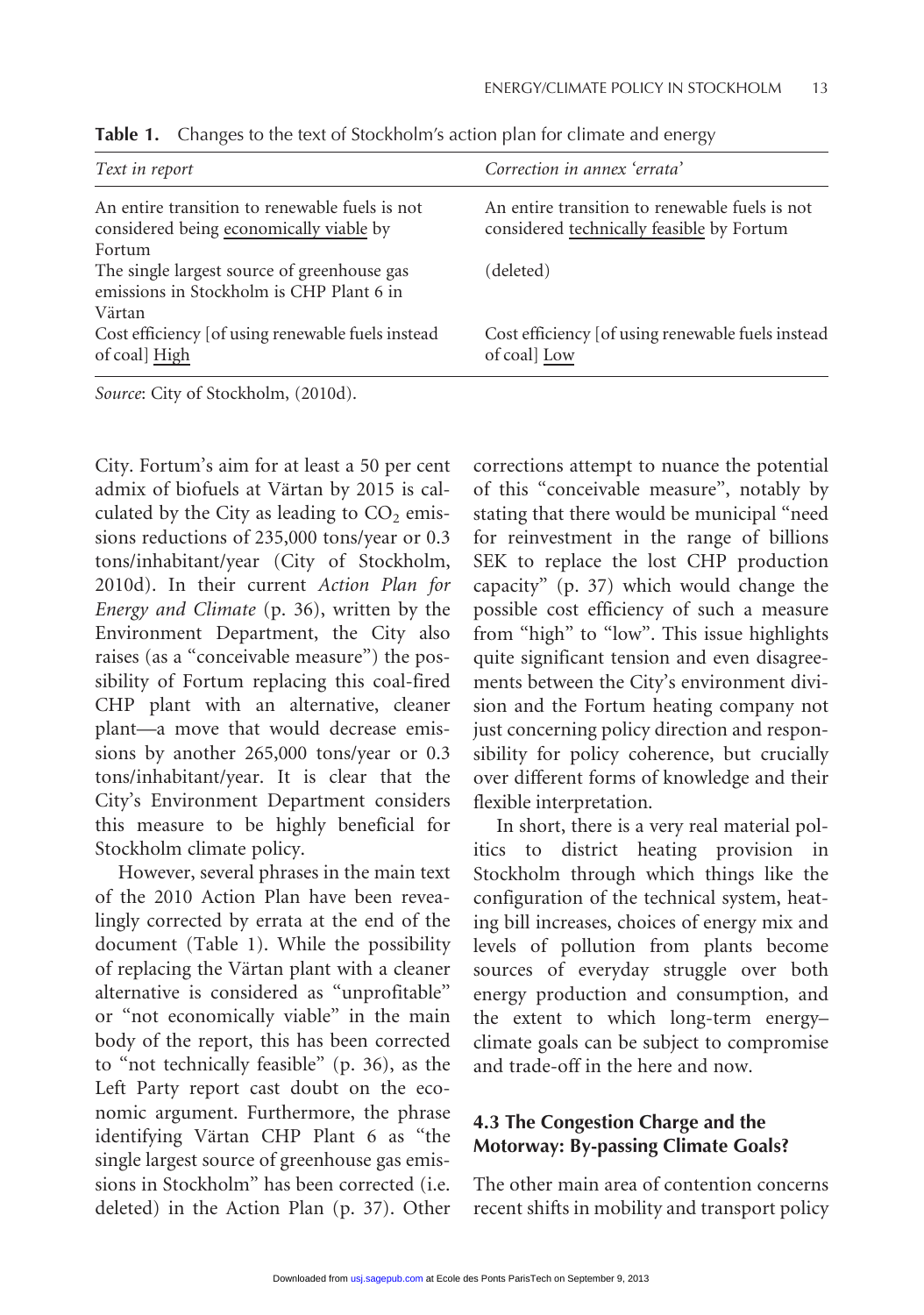and their effects on urban energy and climate objectives.

The Stockholm congestion charge is a tax that has been imposed on the majority of vehicles in Stockholm ''to deal with congestion and traffic disturbances'' (City of Stockholm, 2010d, p. 11). It was first introduced as a trial between January and July 2006. A referendum was held in September 2006 in which a majority of residents of Stockholm municipality voted to implement it permanently. The charge was therefore introduced permanently during the first half of 2007. Since 2007, the City calculates that traffic to and from the city centre has declined by an average of almost 20 per cent per year, while greenhouse gas emissions ''have decreased by just over one per cent as a result of congestion tax'' (City of Stockholm, 2010d, p. 11). Another report by SLB Analys measured emissions reductions as 4 per cent between 2006 and 2008 (SLB-Analys, 2009, p. 4).

Compromise and conflict have emerged, though, in the use of the money obtained from the congestion charge. The incomes received were originally supposed to be used to finance public transport improvements in the Stockholm region. The Moderate/ Alliance majority decided, however, to use the money to partly finance a new six-lane by-pass road (Förbifart Stockholm) aimed at displacing traffic from the city centre to the western outskirts and facilitating links between the north and the south of the region. This road will cost approximately 27 billion Swedish kronor to construct and will be financed to the tune of 80 per cent by congestion charge income (Swedish Society for Nature Conservation, 2010). This decision has been subject to virulent debate at the local level between the City government, opposition parties and environmental groups, and in particular between the Moderates who argue that "it is absolutely necessary to build it'' (Moderate Party representative, interview, April 2010) and the Greens who argue that the project is a travesty which has withdrawn a much-needed source of investment in local public transport (Öjemar, 2010). Indeed, in interviews conducted in 2010 about political differences between parties on energy and climate work in Stockholm, the new by-pass road was unanimously cited as the biggest area of conflict between the different groups.

The by-pass project was included in the comprehensive city plan voted by the City Council in spite of much opposition including from the Green Party and the Left party who wanted the "insane project" (City of Stockholm, 2010c, p. 23) removed from the plan (City of Stockholm, 2010c, p. 13, p. 22). Some have argued that the by-pass project is "the clearest example" of the City not wanting or being able to meet its own environmental objectives (City of Stockholm, 2010c, p. 73). Here again, therefore, we have an arena of contention created and working through a politicisation of various materialities. Most obviously, there is a contested shift in the objects of policy orientation from public transport routes, suburban trains and collective city-region mobility to road infrastructure, cars and individuallevel automobilities.<sup>11</sup> However, this shift is enabled by a complex infrastructure of cameras, databases and financial transfers which proceeds to translate payment for access to the city centre into tarmac for the motorway by-pass instead of into the maintenance and extension of the public transport system. There will also in the longer run clearly be concrete outcomes of this policy shift in terms of the changing mobility possibilities of different social groups, the upkeep and maintenance of trains and tracks, and the environmental effects on the declining curve of the  $CO<sub>2</sub>$  emissions graph of financing car use over public transport.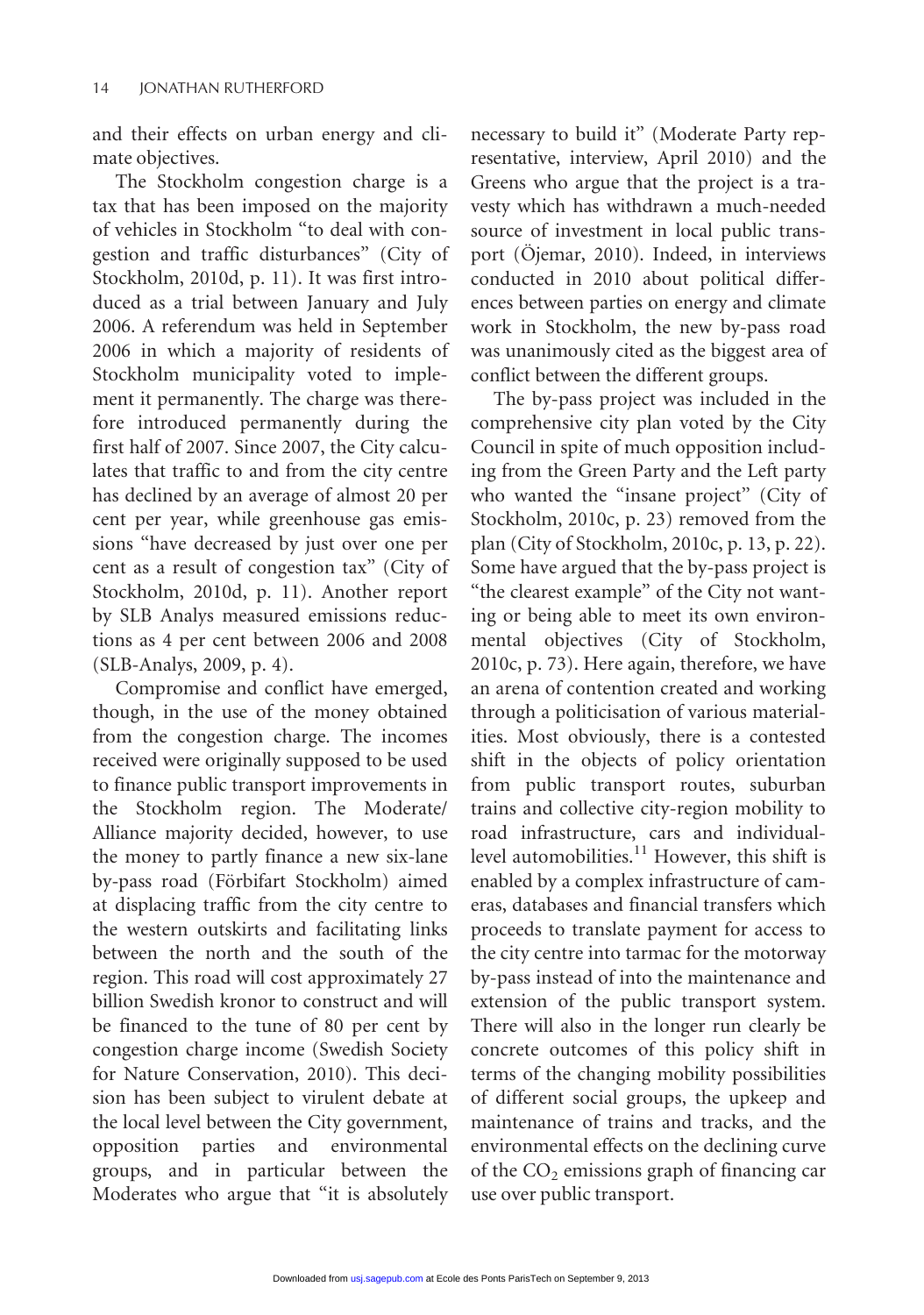#### 5. Energy–Climate Issues and the Politics of Urban Materiality

These policy controversies and contestations can be seen as the arenas within and through which energy–climate issues have come to matter in Stockholm. They come to matter in at least three ways which rework our understandings of the intersections between politics, urban materiality and energy transitions.

First, focusing on the arenas of debate i.e. the issues which matter to people on the ground and through which energy–climate goals are being implemented, translated and contested—demonstrates the multiple or alternative analytical ways in which we can follow, trace or count energy and carbon flows in the urban environment. While the municipality of Stockholm is evidently keen on highlighting its success in local climate policy by measuring and charting the city's decreasing greenhouse gas emissions year by year, the contradictions, compromises and conflicts which lie behind the downward trend line on the municipality's graphs serve to nuance this 'success' and constitute alternative 'measures' of flows. The areas of contention we have focused on can thus be seen as performances deviating from the official urban policy script (see Hubbard, 2006). Instead of framing energy transition and climate change as a locally relevant issue (see Betsill and Bulkeley, 2007), the tensions and conflicts around energy and climate issues in Stockholm may partly derive from the lack of connection between local issues (what matters to people) and the proposed policy responses, or indeed from deviations in the latter. Many people are sceptical about the fossil-fuel-free discourse (its achievability and its usefulness), but concretely it is the transfer of public funds from the congestion charge away from public transport to road construction, the continuing use of a 'dirty' heating plant,

the profit-maximising strategy of the heating company and the decreasing resources for energy policy work which local actors talk most about, discuss and contest. The tensions around budgets and resources, district heating and the congestion charge suggest indeed that any notion of success or good practice is blunted by a series of tradeoffs (emissions reductions for heating price rises and profits, financing environmental policy by privatising energy provision, regulating car use in the city centre but facilitating automobility in the outskirts, etc.). Following the evolving, diverging positions, interests and knowledges of actors (including the opposing partisan views between the right-wing majority and the green and leftwing opposition), and the relations and (financial and other) flows between them is a way of highlighting both the always-contested nature and repercussions of energy and carbon flows in cities and the potential ways in which change might come about (see Stahre, 2004).

Second, this helps to raise the crucial issue of which or whose city is being prioritised in the formulation, implementation and contestation of energy–climate policy. The types (and implications) of city, urban environment and energy/carbon flows underpinning urban life are likely to be quite opposing according to whether one is interested in promoting a 'world-class' Stockholm, a 'fossil-fuel-free city', or 'a good place to live'. Following the details and the modalities of operationalising these objectives and the changes of direction which allow politicians to shift resources away from one objective towards other perhaps contradictory ones, foregrounds these questions of who is speaking for what kind of city, how (based on, for example, what interpretation of which knowledge), why and with what forms of accountability. At the same time, it has been highlighted that we need to be aware of the conflicting and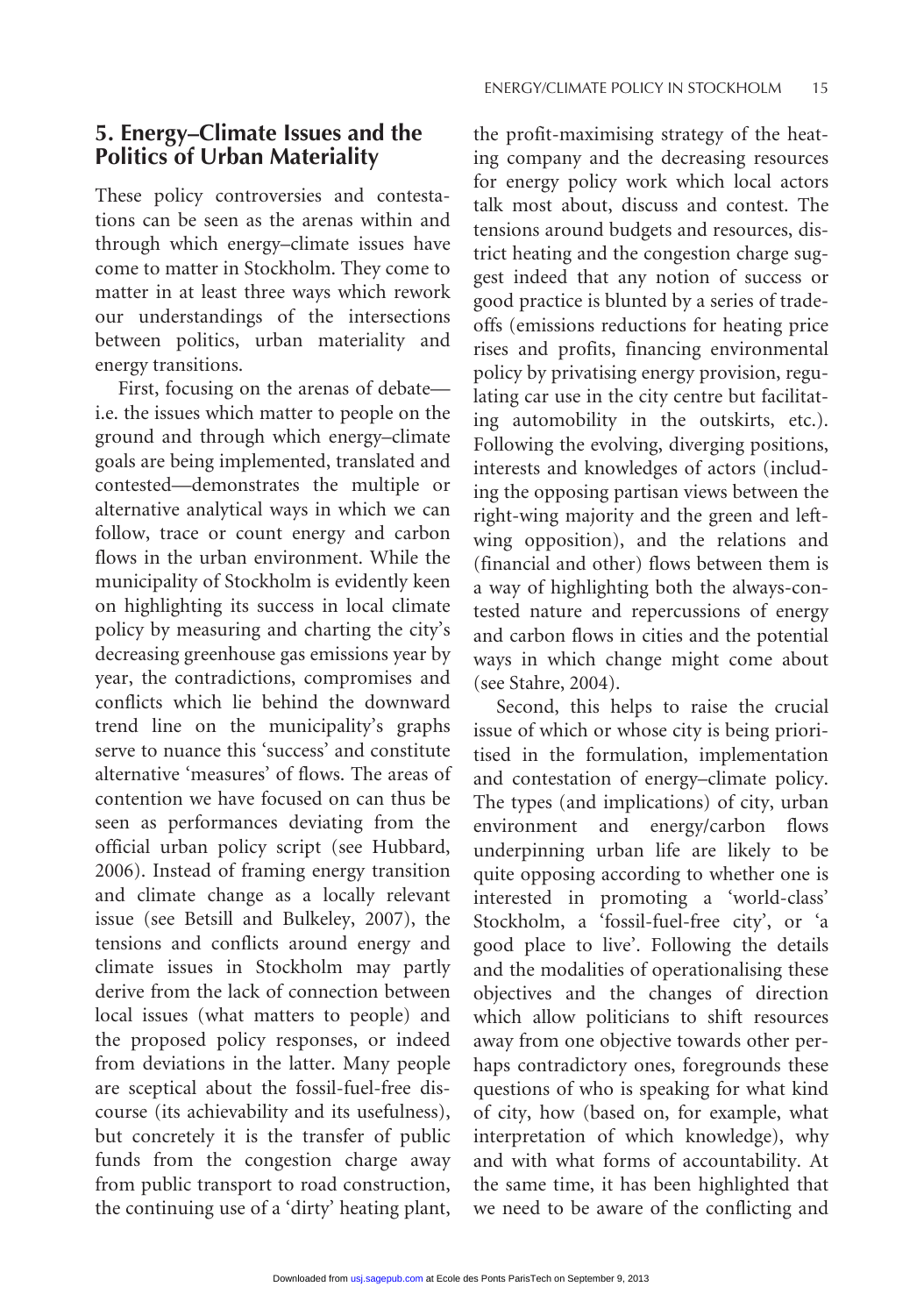shifting positions of the actors involved for example, the multipositionality of the City of Stockholm in the district heating system—who can rarely be grouped together or made readily identifiable as a homogeneous coalition driving urban energy–climate policy in one coherent direction. The lack of a clear division of responsibility in some areas (and indeed a clear vision of 'who is governing what?') problematises the issue of the extent to which the municipality can be held accountable for its decisions and policy orientations (when 'the municipality' is always multiple).

This kind of 'messy' urban energy governance also implies that it remains wholly debatable the extent to which there is an ongoing shift to some kind of new dominant 'green' urban paradigm wherein shared green values drive environmental issues to structure or cut across whole urban political agendas. It is striking the relatively limited resources attributed to environmental issues even in the 'green capital of Europe' when education, care and transport still constitute the main policy priorities (see also Granberg and Elander, 2007). Furthermore, there is a persistent context of compromise and tradeoff, also highlighted in previous work on the politics of city-building in Stockholm and cities elsewhere (see for example, Le Galès, 2002), which results from both the presence of strong diverging interests (majority, opposition, social groups) and the limits to the strength and diffusion of green values, and thus to the environmentalisation of urban policy (when a suburban motorway can, for example, be deemed more 'necessary' than ensuring coherence of actions and decisions with regard to the 'fossil-fuel-free' policy).

Third, the Stockholm case illustrates the centrality of urban materiality to debates and negotiations over low-carbon and/or energy efficient urban futures. On a first

level, it shows how climate mitigation discourse ('fossil-fuel-free') becomes confronted with the materialities of energy (policy), whether it be technical infrastructure such as networks, plants and roads or everyday objects like heating bills, board meetings and the placards of protesters. The politics of urban transition is here a set of struggles over the evolving, everyday materialities and infrastructures that matter to Stockholm citizens.

On another level, however, it suggests the need to go beyond materiality solely as (static, fixed) infrastructure/object to a discussion of the dynamics of materiality through which transition is elaborated, operated and contested. There is indeed a performance (or a set of performances) of urban materiality: work, activity, operation and people generally fulfilling tasks to both sustain and evolve energy and climate matters, whether it is the work of everyday policy implementation or the activity associated with the organisation of protest and formulation of policy alternatives. Tensions inherent to energy–climate issues in Stockholm do seem to be effectively performed through a shifting 'ordering, circulation and manipulation of things' (Latham et al., 2009). The City's emissions graph, the chimney of Värtaverket and the map of the by-pass organise certain (linear) flows and relations, but at the same time each of these means different things to different groups and can be mobilised to support diverging interests. Indeed, it is through processes and practices of disordering and deflection of linearity that these objects come to matter: debate over the trajectory and implications of the emissions graph, protest at the heating plant because of what comes out of the chimney, the use of alternative sources of heating to combat price rises, contestation over road building and its financing. This suggests that the politics of urban energy and climate issues emerges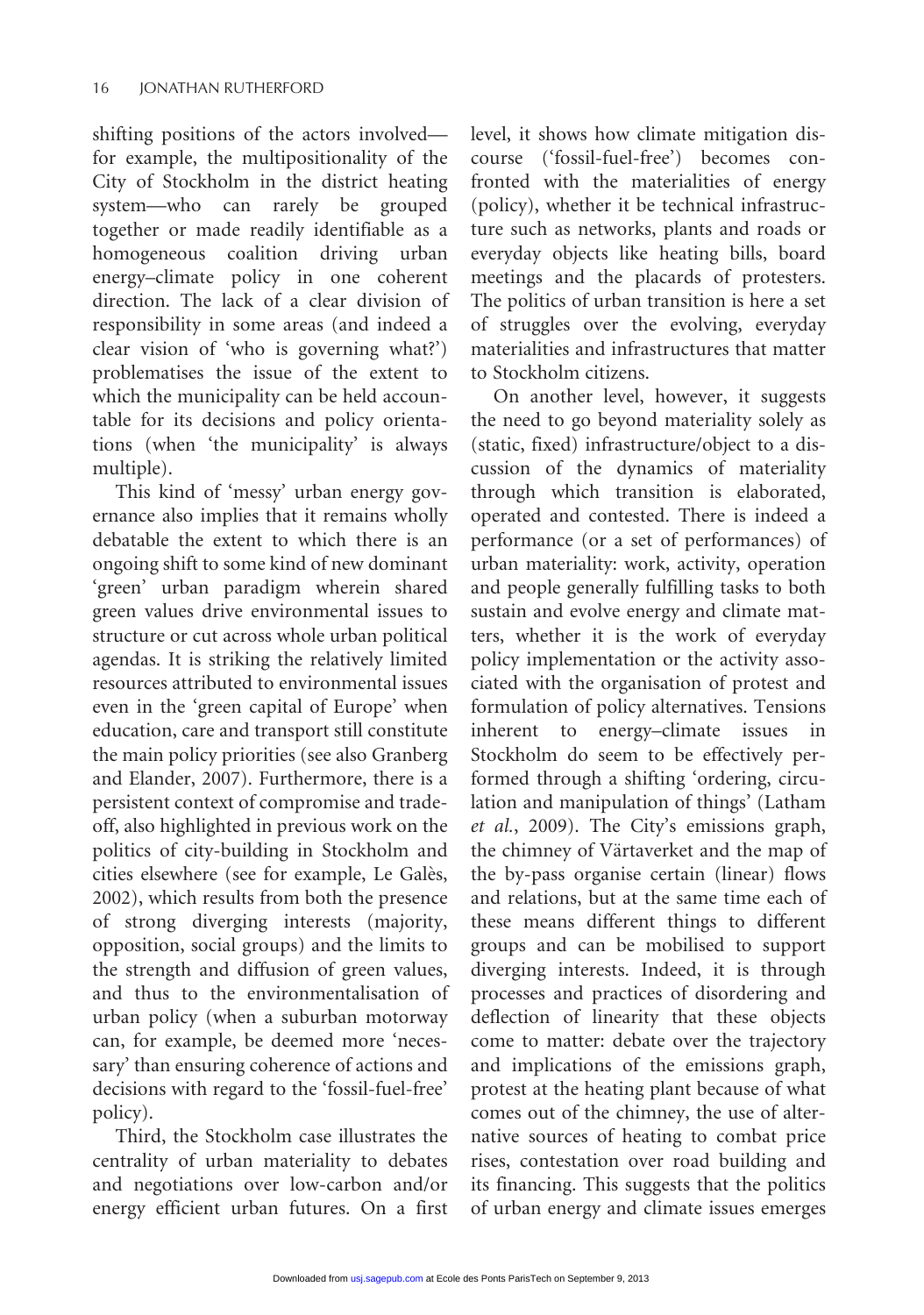not just over infrastructure and concrete objects per se, but more specifically in the processes of overflowing of these infrastructures and objects, and therefore the ways in which urban materiality is inherently manipulated through the practices and performances of varying groups and interests.

This brings us in turn back to the first point, because this suggests that mapping urban materiality and the politics of this materiality may be an alternative way of 'counting' carbon or 'measuring' energy flows in cities. Taking into account the multiple flows (of waste emissions, heat, people, money, best practice ideas, etc.) related to urban energy–climate issues and the different orderings and disorderings through which they circulate helps to disrupt the linear pathways which normative transition discourse proclaims and enacts. Unpacking the diverse and undulating processes through which energy and climate issues come to matter in the urban arena is thus a useful means of tracing how transition is being performed, contested and repoliticised.

#### 6. Conclusion

There has been significant debate over the proposed visions for Stockholm's future 'green' development. This debate is captured by the unresolved question of whether the city is concretely aiming to be both/either fossil-fuel-free by 2050 and/or world-class in 2030, and by the (quite different) means and resources which are being or could be attributed to working concretely and materially towards these objectives. In unpacking not just these discursive visions and ideals, but also the more contingent political processes and tensions through which energy– climate policy is being actually formulated, implemented and contested in Stockholm, this paper has contributed to deepening the level of analysis of urban energy–climate policies. We have gone beyond a simple reaffirmation of both an 'implementation gap' between generic, ambitious policy discourse and actual policy action, and an emerging ecological modernisation agenda in which energy–climate policy is seen as creating new opportunities for urban development and growth which will inevitably and automatically contribute to the creation of 'a world-class city' in the near future. The paper has argued that a core focus on the nitty-gritty politics and everyday struggles around urban energy and climate issues is a highly useful means of grasping how longterm orientations are (materially) translated here and now (in diverse ways by diverse urban actors) onto the local political stage.

We have argued that urban energy– climate issues inherently articulate transition, politics and materiality in shifting configurations. Transition must be seen as a heterogeneous process replete with (potential for) controversy and contention because change inherently operates through a set of urban materialities, not just represented by instruments, objects and infrastructures per se, but more performed by the multiple arrangements, mobilisations and control of these things by particular interests and groups.

While this opens up the potential for a repoliticisation of urban energy and climate issues, it also at the same time poses the practical question of how municipalities can conceive and implement durable energy and climate policies in a constantly shifting urban policy context. While energy, environmental issues and carbon management are sometimes portrayed as central now to the whole of urban policy, this must be nuanced by the still relatively limited resources actually attributed to green issues in many municipalities. This means that more often than not they need to be in symphony with other policies, needs and interests (as with the current 'green growth'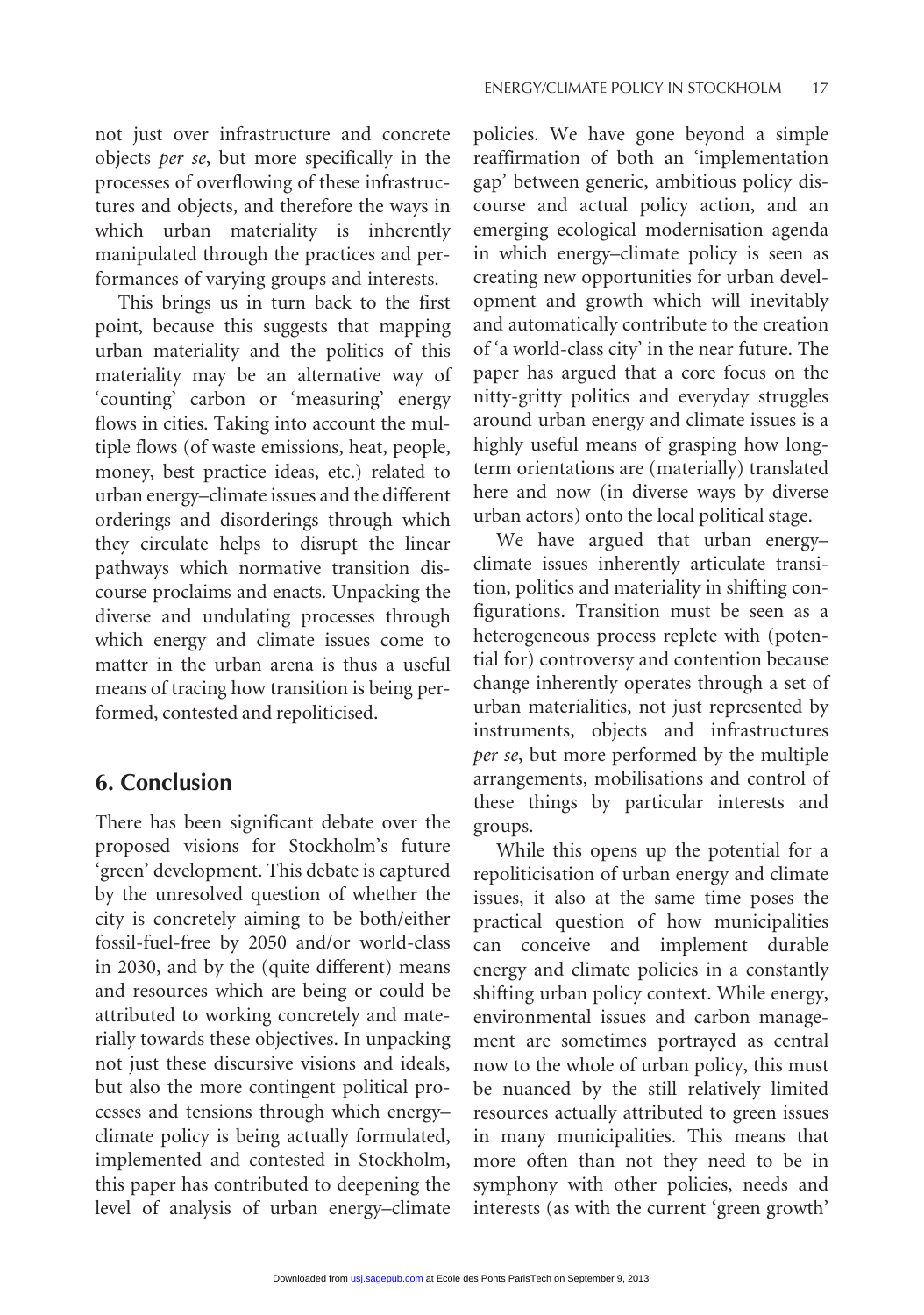agenda). When they conflict too much with more important priorities, they may be bypassed, reconfigured or even abandoned (as in the case of the financing of climateneutral public transport from the congestion charge in Stockholm). These moments of the 'unfixing' of environment–energy–climate priorities are important because they reveal the logic of reversibility which seems to dominate current policy in this field. This brings us back to changing notions of materiality and transition because the Stockholm case suggests that policy oriented towards embedding path dependencies in the form of major physical infrastructure projects may be increasingly contested as it materialises a fixed, singular pathway of transition. More reflexive and adaptable policy is increasingly demanded, which might take into account more open notions of materiality and transition as explored in this paper. The question that remains unclear though is how to mobilise more diverse ideas of urban materiality and urban change to construct stable, longer-term actions for energy and climate issues which would prove to be durable and resilient in the face of threats of diversion of policy attention and resources to other short-term needs.

## Acknowledgements

I acknowledge the helpful and constructive comments from two referees, and from participants at the 'Urban Transitions in Comparison' international symposium in Durham (March, 2012) organised by Harriet Bulkeley and Simon Guy and at the 'Managing the Green Cities' seminar in Shanghai (December, 2011) organised by Dominique Lorrain at which earlier versions of this paper were presented. Camille Gillet provided research assistance in Stockholm during 2010.

## Funding

This research was funded by the Foresight section (Mission Prospective) of the French Ministry of Ecology, Energy and Sustainable Development (MEEDDM) and the French Agency for the Environment and Energy Efficiency (ADEME) as part of their joint 'Rethinking cities in a postcarbon society' programme.

## **Notes**

- 1. The empirical research on which the Stockholm analysis draws was conducted between 2008 and 2011 and took the form of in-depth analysis of policy documents, reports and other secondary material, supplemented by a series of semi-structured interviews with more than 30 local officials from the municipality, regional and state bodies, energy companies and environmental associations.
- 2. The reasons given for Stockholm being designated European Green Capital 2010 included: the presence within the municipality of an integrated administrative system that guarantees that environmental aspects are considered in budgets, operational planning, reporting and monitoring; its success in reducing carbon dioxide emissions since 1990; and its adoption of an ambitious objective of being fossil-fuel-free by 2050 (City of Stockholm, 2010b).
- 3. 'Reduced climate impact' and 'a good built environment' constitute two of the 16 environmental quality objectives adopted by the Swedish Parliament (Swedish Environmental Protection Agency, 2011). The 'integrated climate and energy policy' outlined in two government bills in March 2009 has set out a 'national roadmap' for 2050 with an overall aim for Sweden to be 'an emissions-neutral country by 2050' (Swedish Government, 2008a, 2008b, 2011a). This translates into a number of interim targets for 2020 which as a whole go beyond EU objectives: 40 per cent reduction in climate emissions (on 1990 levels); 50 per cent of energy use to come from renewable energy sources; 20 per cent more efficient energy use; and 10 per cent use of renewable energy in the transport sector. Action plans focused on renewable energy, energy efficiency and a fossil-fuelfree transport sector have been, or are in the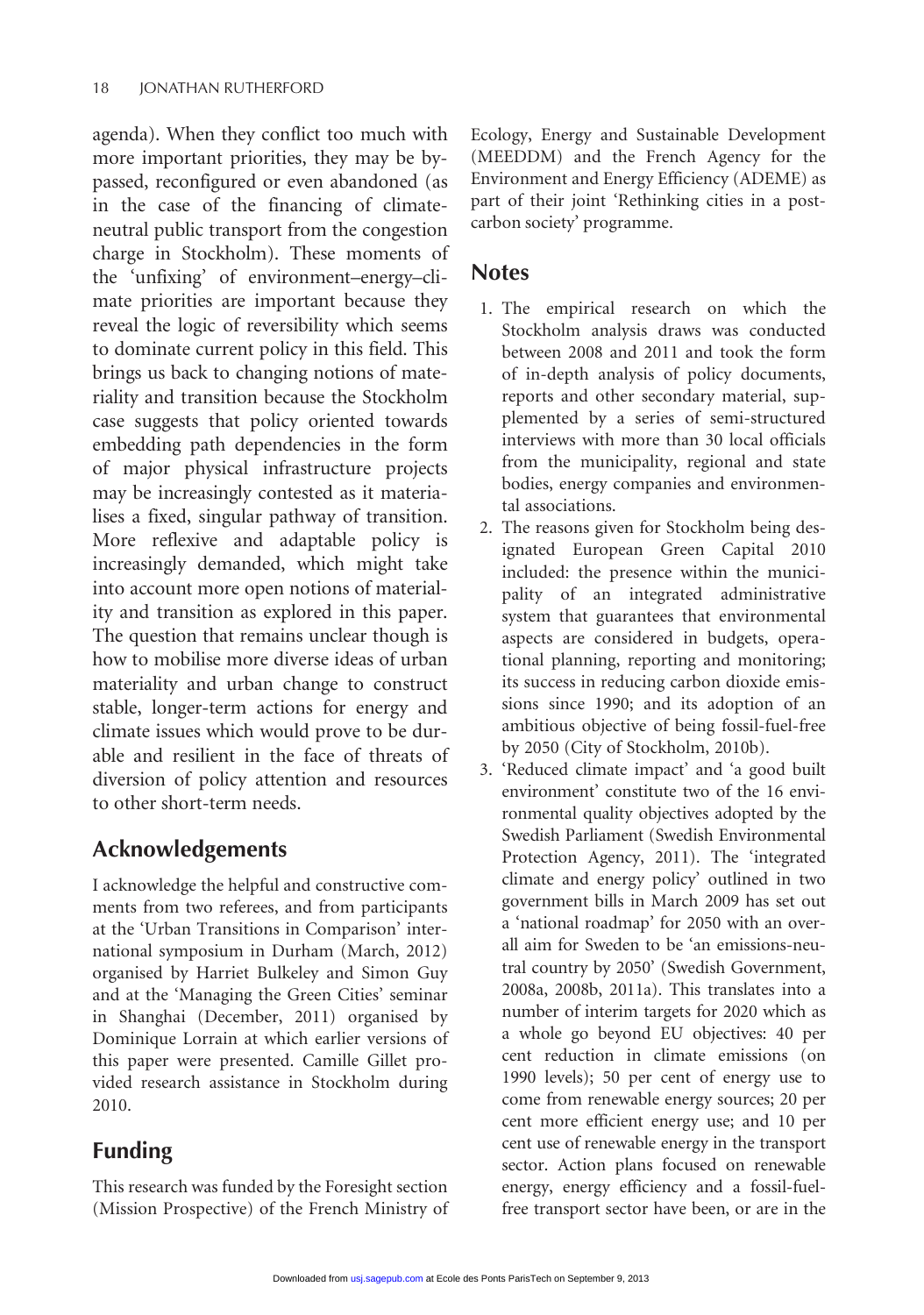process of being, initiated to work towards these targets (Swedish Government, 2010, 2011b; Profu, 2012). The current government (like a high proportion of the population) is also in favour of continued use of nuclear power in electricity production, thus reversing the 1980 decision to phase out Sweden's existing reactors. The government sees win–win opportunities for the economy and the environment from working towards its energy and climate objectives

Investment in renewable energy and more efficient energy use are strengthening Sweden's competitiveness and putting Swedish research and Swedish enterprises at the forefront of the global climate transition. We are laying the foundations for new innovations, new enterprises and new jobs in green industries of the future (Swedish Government, 2009).

- 4. The 2009 energy bill mentions 'voluntary agreements' between central government and local authorities on energy efficiency objectives, as well as the need for municipalities to identify 'appropriate sites' for wind power in their planning documents (Swedish Government, 2008b, p. 149). The 2009 climate bill mentions the proposal made by the Climate Advisory Council that municipal comprehensive plans should have to show how they contribute to emissions reductions objectives (Swedish Government, 2008a, p. 131).
- 5. These goals are also quite coherent with those of regional planning which promotes reductions in energy consumption (through energy efficiency measures) and a transition to renewable energy sources (Regionplanekontoret, 2010).
- 6. This is a comprehensive plan—i.e. a steering document and not legally binding for local detailed plans which officially regulate new building, renovations and extensions (City of Stockholm, 2010e, p. 3).
- 7. Indeed, the City of Stockholm took out a full page advertisement in Dagens Nyheter newspaper in December 2009 to 'advertise'

"a world-class environmental city" (City of Stockholm, 2011b, p. 19).

- 8. These funds representing around a billion kronor (almost 100 million euros) for environmental projects in Stockholm between 2004 and 2009 came into being after the sale of the municipal energy company to Fortum in 2002 (City of Stockholm Environment Department official, interview, May 2009). We should note that this sale generated 14.5 billion kronor (see Rutherford, 2008), so actually only around 7 per cent of this money was directed to the environment. Interviewees alleged that the remainder was used for various building and infrastructure projects, but also as a means of avoiding increasing municipal taxes.
- 9. These figures are extracted from budget reports on the City of Stockholm website.
- 10. In 2007, the new Moderate majority also took the decision to transfer 165 million kronor from the Environmental Billion funds which was planned to be used for biogas projects to the City's Traffic and Waste Management Committee for road maintenance (City of Stockholm, 2011a, p. 2).

## References

- Aberg, A. (2010) Här är fjärrvärmens största utsläppsbovar, Dagens Nyheter.
- Akerman, M. and Peltola, T. (2006) Constituting the space for decision making: conflicting calculations in a dispute over fuel choice at a local heating plant, Geoforum, 37, pp. 779–789.
- Alber, G. and Kern, K. (2009) Governing climate change in cities: modes of urban climate governance in multi-level systems (mimeograph).
- Amin, A. and Thrift, N. (2002) Cities: Reimagining the Urban. Cambridge: Polity Press.
- Anshelm, J. (2002) Det gröna folkhemmet: striden om den ekologiska moderniseringen av Sverige [The green 'people's home': the fight over the ecological modernisation Sweden], in: J. Hedrén (Ed.) Naturen som brytpunkt: om miljöfrågans mystifieringar, konflikter och motsägelser [Nature as turning point: on the environmental issue's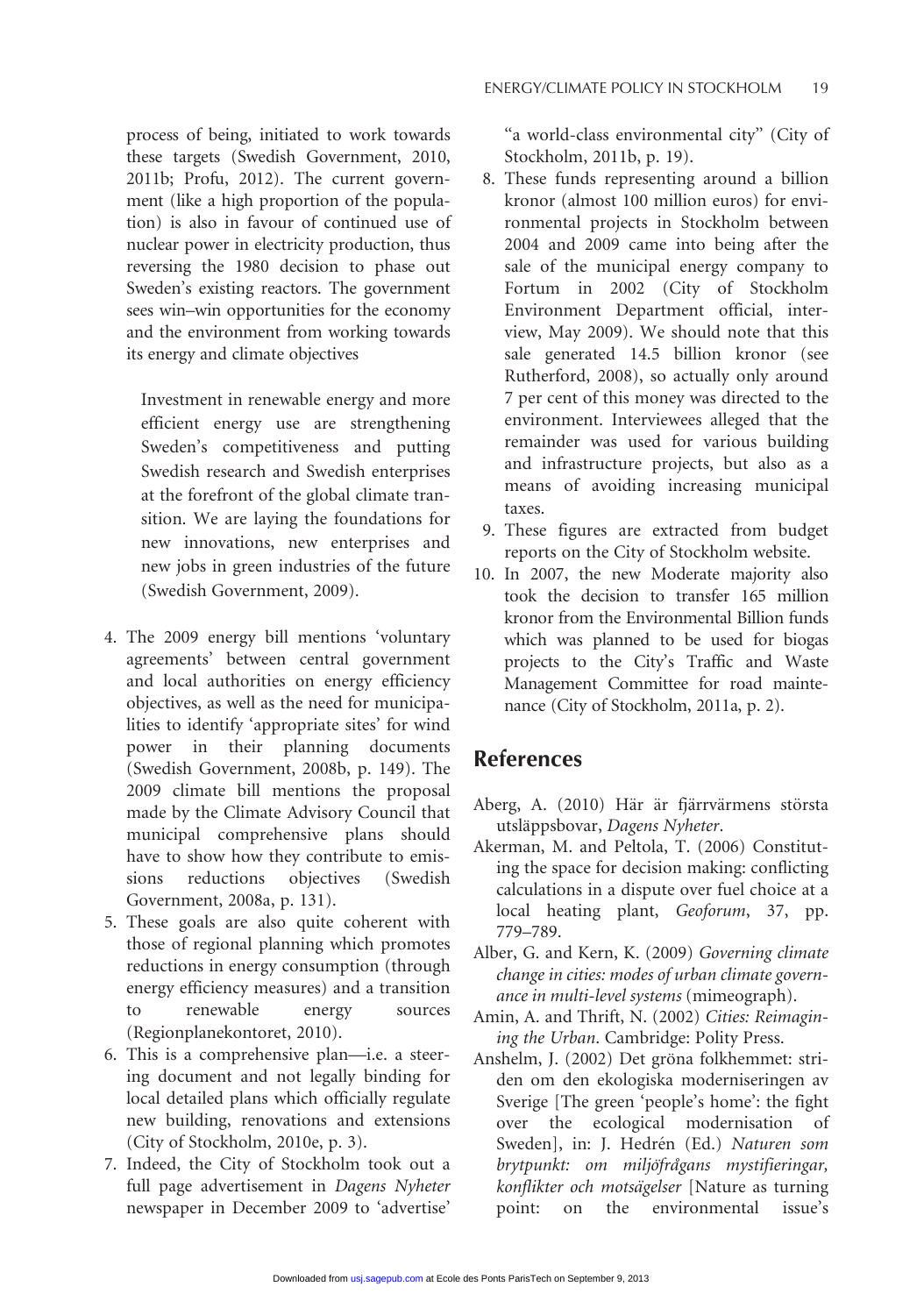mystifying, conflicts and contradictions]. Stockholm: Symposion.

- Betsill, M. and Bulkeley, H. (2007) Looking back and thinking ahead: a decade of cities and climate change research, Local Environment: The International Journal of Justice and Sustainability, 12(5), pp. 447–456.
- Bolling, A. and Svahn, C. (2010) Nio gripna vid protestaktion mot Värtaverket, Dagens Nyheter.
- Bradley, K. (2009) Just environments: politicising sustainable urban development. Royal Institute of Technology, School of Architecture and Built Environment, Stockholm.
- Bulkeley, H. and Betsill, M. M. (2003) Cities and Climate Change: Urban Sustainability and Global Environmental Governance. London: Routledge.
- Bulkeley, H., Castan Broto, V., Hodson, M. and Marvin, S. (Eds) (2011) Cities and Low Carbon Transitions. London: Routledge.
- Bylund, J. R. (2006) Planning, projects, practice: a human geography of the Stockholm local investment programme in Hammarby Sjöstad. PhD thesis, Stockholm University.
- City of Stockholm (1998) Action programme against greenhouse gases.
- City of Stockholm (2003) Action programme against greenhouse gases.
- City of Stockholm (2007a) Budget 2007 för Stockholms stad och inriktning för 2008 och 2009 samt ägardirektiv 2007–2009 för koncernen Stockholms Stadshus AB.
- City of Stockholm (2007b) Minskade utsläpp av växthusgaser i Stockholms stad år 2015.
- City of Stockholm (2007c) Vision 2030: a worldclass Stockholm.
- City of Stockholm (2010a) The City of Stockholm's climate initiatives.
- City of Stockholm (2010b) European green capital (http://international.stockholm.se/Stockholmby-theme/European-Green-Capital/; accessed 12 November 2011).
- City of Stockholm (2010c) Promenadstaden: Översiktsplan för Stockholm—Bilaga: Beslut utställning och antagande.
- City of Stockholm (2010d) Stockholm action plan for climate and energy 2010–2020.
- City of Stockholm (2010e) The walkable city city plan.
- City of Stockholm (2011a) Avrapportering och avslut av Miljömiljarden.
- City of Stockholm (2011b) Stockholm: the First European green capital: final report.
- Corfee-Morlot, J., Kamal-Chaoui, L., Donovan, M., Cochran, I. et al. (2009) Cities, climate change and multilevel governance. Environmental Working Paper No. 14, OECD.
- Coutard, O. and Lévy, J.-P. (Eds) (2010) Ecologies Urbaines. Paris: Economica-Anthropos.
- Coutard, O. and Rutherford, J. (2010) Energy transition and city-region planning: understanding the spatial politics of systemic change, Technology Analysis & Strategic Management, 22(6), pp. 711–727.
- Coutard, O. and Rutherford, J. (2011) The rise of post-networked cities in Europe? Recombining infrastructural, ecological and urban transformations in low carbon transitions, in: H. Bulkeley, V. Castan Broto, M. Hodson and S. Marvin (Eds) Cities and Low Carbon Transitions, pp. 107–125. London: Routledge.
- European Commission (2010) Stockholm, Green Capital of Europe 2010. Luxembourg: Publications Office of the European Union.
- Fudge, C. and Rowe, J. (2001) Ecological modernisation as a framework for sustainable development: a case study in Sweden, Environment and Planning A, 33(9), pp. 1527–1546.
- Girardet, H. (2000) Cities, people, planet. Liverpool Schumacher Lectures.
- Granberg, M. and Elander, I. (2007) Local governance and climate change: reflections on the Swedish experience, Local Environment: The International Journal of Justice and Sustainability, 12(5), pp. 537–548.
- Gullberg, A. and Kaijser, A. (2004) City-building regimes in post-war Stockholm, Journal of Urban Technology, 11(2), pp. 13–39.
- Gunnarsson-Östling, U. and Höjer, M. (2011) Scenario planning for sustainability in Stockholm, Sweden: environmental justice considerations, International Journal of Urban and Regional Research, 35(5), pp. 1048–1067.
- Gustavsson, E. and Elander, I. (2012) Cocky and climate smart? Climate change mitigation and place branding in three Swedish towns, Local Environment: The International Journal of Justice and Sustainability, 17(8), pp. 769–782.
- Gustavsson, E., Elander, I. and Lundmark, M. (2009) Multilevel governance, networking cities, and the geography of climate-change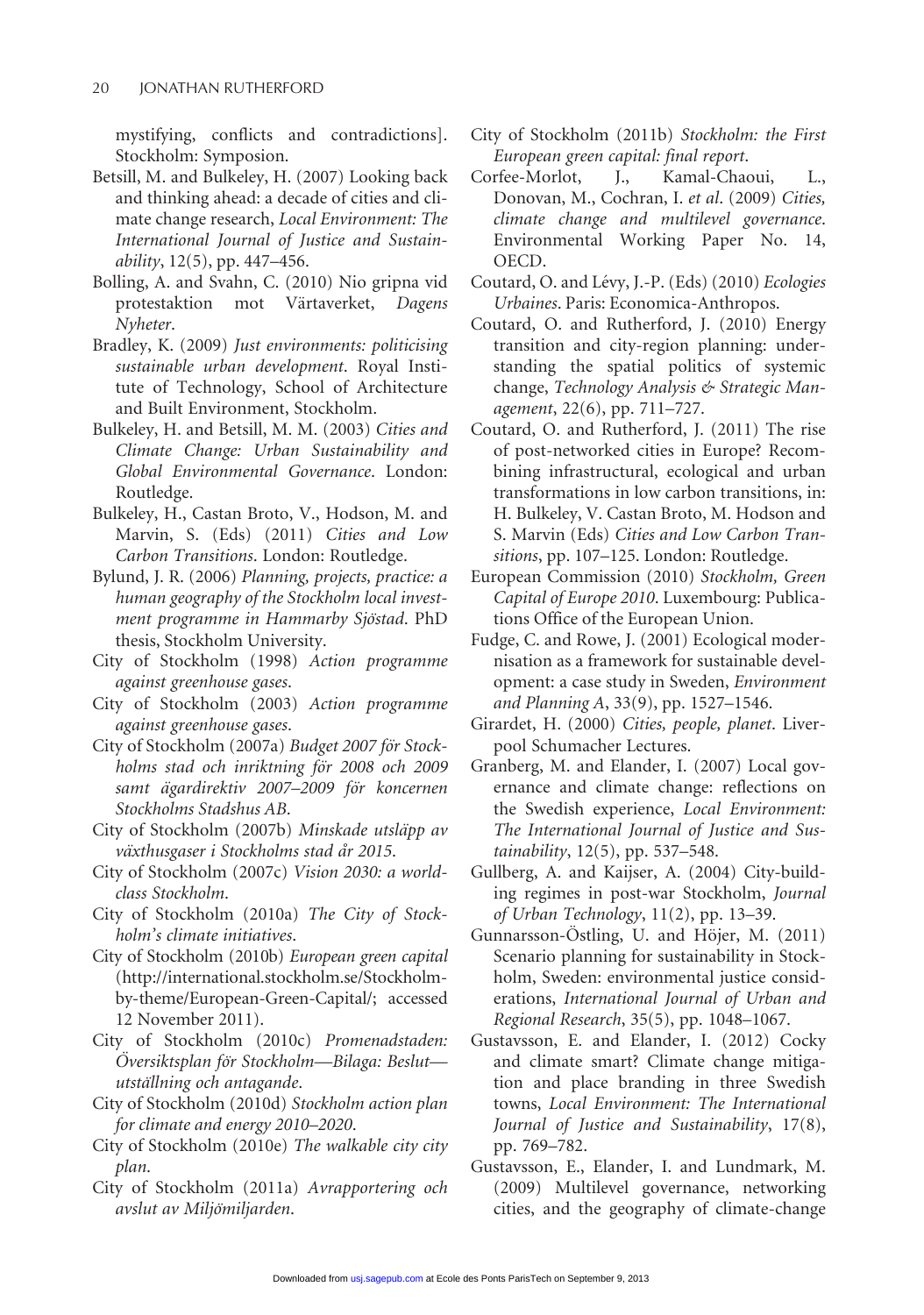mitigation: two Swedish examples, Environment and Planning C, 27(1), pp. 59–74.

- Hellmer, S. (2010) Switching costs, switching benefits and lock-in effects: the reregulated Swedish heat market, Energy & Environment, 21(6), pp. 563–575.
- Hilding-Rydevik, T., Håkansson, M. and Isaksson, K. (2011) The Swedish discourse on sustainable regional development: consolidating the post-political condition, International Planning Studies, 16(2), pp. 169–187.
- Hodson, M. and Marvin, S. (2009) Urban ecological security: a new urban paradigm?, International Journal of Urban and Regional Research, 33, pp. 193–215.
- Höjer, M., Gullberg, A. and Pettersson, R. (2011) Images of the Future City: Time and Space for Sustainable Development. London: Springer.
- Holmbäck, C. and Warlenius, R. (2010) Värtaverket: lika stora utsläpp som från Stockholms alla bilar. Vänsterpartiet i Stockholms stad, Stockholm.
- Hubbard, P. (2006) City. Abingdon: Routledge.
- Jonas, A., Gibbs, D. C. and While, A. (2011) The new urban politics as a politics of carbon control, Urban Studies, 48(12), pp. 2537–2554.
- Kaika, M. and Swyngedouw, E. (2000) Fetishizing the modern city: the phantasmagoria of urban technological networks, International Journal of Urban and Regional Research, 24(1), pp. 120–138.
- Karvonen, A. (2011) Politics of Urban Runoff: Nature, Technology, and the Sustainable City. Cambridge, MA: MIT Press.
- Latham, A. and McCormack, D. (2004) Moving cities: rethinking the materialities of urban geographies, Progress in Human Geography, 28(6), pp. 701–724.
- Latham, A., McCormack, D., McNamara, K. and McNeill, D. (2009) Constructions, in: A. Latham, D. McCormack, K. McNamara and D. McNeill (Eds) Key Concepts in Urban Geography, pp. 53–87. London: Sage.
- Latour, B. (2005) Reassembling the Social: An Introduction to Actor–Network Theory. Oxford: Oxford University Press.
- Le Galès, P. (2002) European Cities: Social Conflicts and Governance. Oxford: Oxford University Press.
- Lees, L. (2002) Rematerializing geography: the 'new' urban geography, Progress in Human Geography, 26(1), pp. 101–112.
- Low, N., Gleeson, B., Elander, I. and Lidskog, R. (Eds) (2000) Consuming Cities: The Urban Environment in the Global Economy after the Rio Declaration. London: Routledge.
- Lundqvist, L. J. (2000) Capacity-building or social construction? Explaining Sweden's shift towards ecological modernisation, Geoforum, 31, pp. 21–32.
- Lux-Research (2012) Technologies for future cities: integrating efficiency, sustainability, and environmental concerns. Lux Research, Boston, MA.
- MacLeod, G. and Jones, M. (2011) Renewing urban politics, Urban Studies, 48(12), pp. 2443–2472.
- McFarlane, C. and Rutherford, J. (2008) Political infrastructures: governing and experiencing the fabric of the city, International Journal of Urban and Regional Research, 32(2), pp. 363–374.
- Monstadt, J. (2007) Urban governance and the transition of energy systems: institutional change and shifting energy and climate policies in Berlin, International Journal of Urban and Regional Research, 31, pp. 326–343.
- Monstadt, J. (2009) Conceptualizing the political ecology of urban infrastructures: insights from technology and urban studies, Environment and Planning A, 41(8), pp. 1924–1942.
- Newman, P., Beatley, T. and Boyer, H. (2009) Resilient Cities: Responding to Peak Oil and Climate Change. Washington, DC: Island Press.
- Nils-Holgersson-gruppen (2010) Fastigheten Nils Holgerssons underbara resa genom Sverige - en avgiftsstudie för 2010. Nils Holgersson-gruppen, Stockholm.
- Nils-Holgersson-gruppen (n.d.) Fastigheten Nils Holgerssons underbara resa genom Sverige (www.nilsholgersson.nu/; accessed 13 March 2012).
- Öjemar, F. (2010) Förbifart Stockholm är ett vansinnigt projekt, Dagens Nyheter.
- Profu (2012) Handlingsplan för en fossilbränsleoberoende transportsektor år 2030: delrapport 2. Preliminär rapportversion för seminarium 18 January 2012, Svensk Energi, Stockholm.